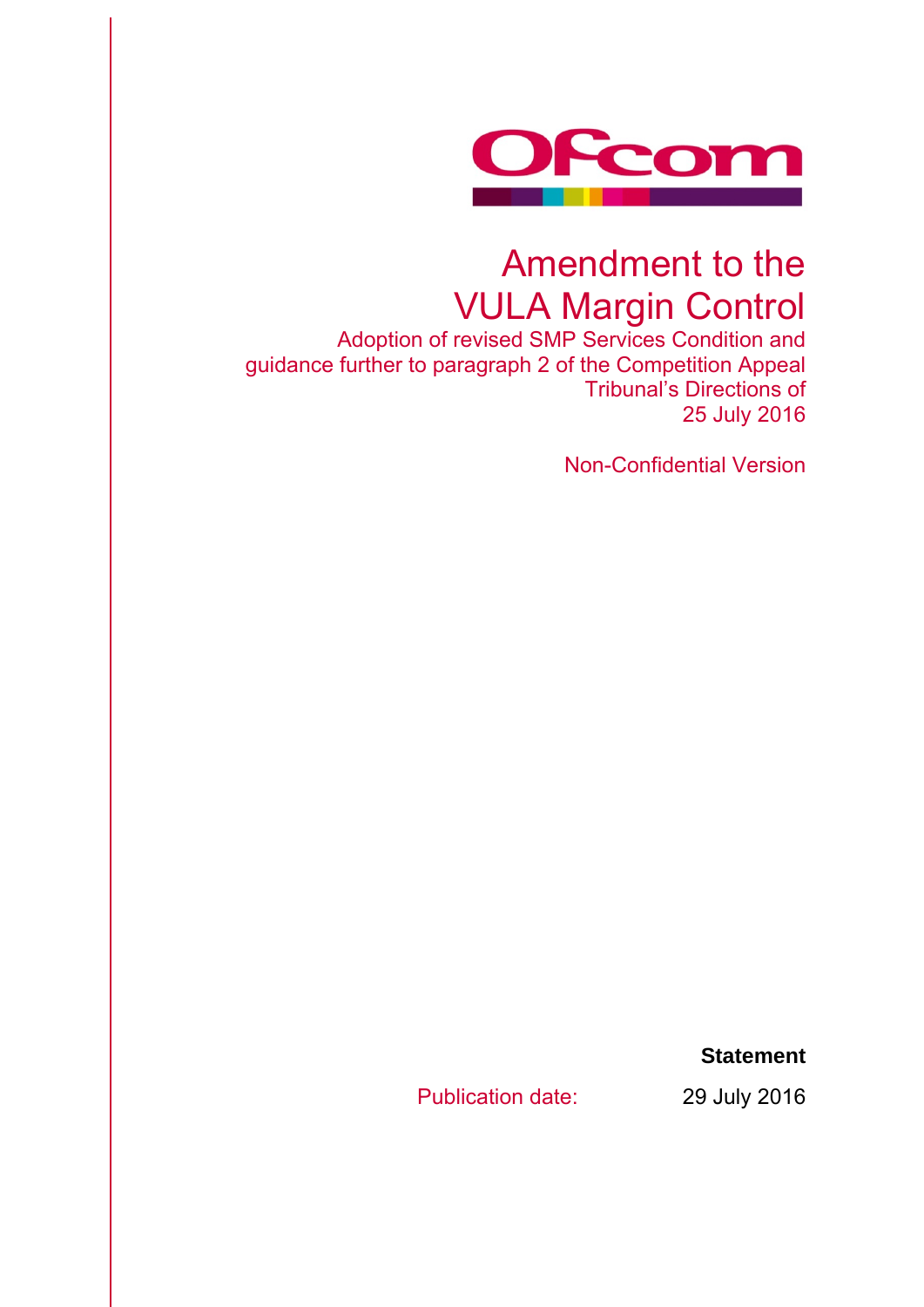# About this document

In March 2015, Ofcom imposed a price control on British Telecommunications plc ("BT") to regulate the margin between BT's wholesale and retail superfast broadband prices (the "VULA margin control").

BT appealed against both the imposition, and design, of the VULA margin control in May 2015. The Competition Appeal Tribunal ("Tribunal") dismissed BT's appeal against the imposition of the VULA margin control in a judgment dated 24 March 2016. Further, in a ruling dated 25 July 2016, the Tribunal dismissed all but one of BT's challenges to the design of the VULA margin control.

The one challenge upheld by the Tribunal in BT's appeal was BT's submission that Ofcom had erred by requiring it to maintain a minimum VULA margin on a month-by-month basis. This document therefore sets out those revisions that Ofcom is making to the VULA margin control and its associated guidance in order to correct the error identified by the Tribunal.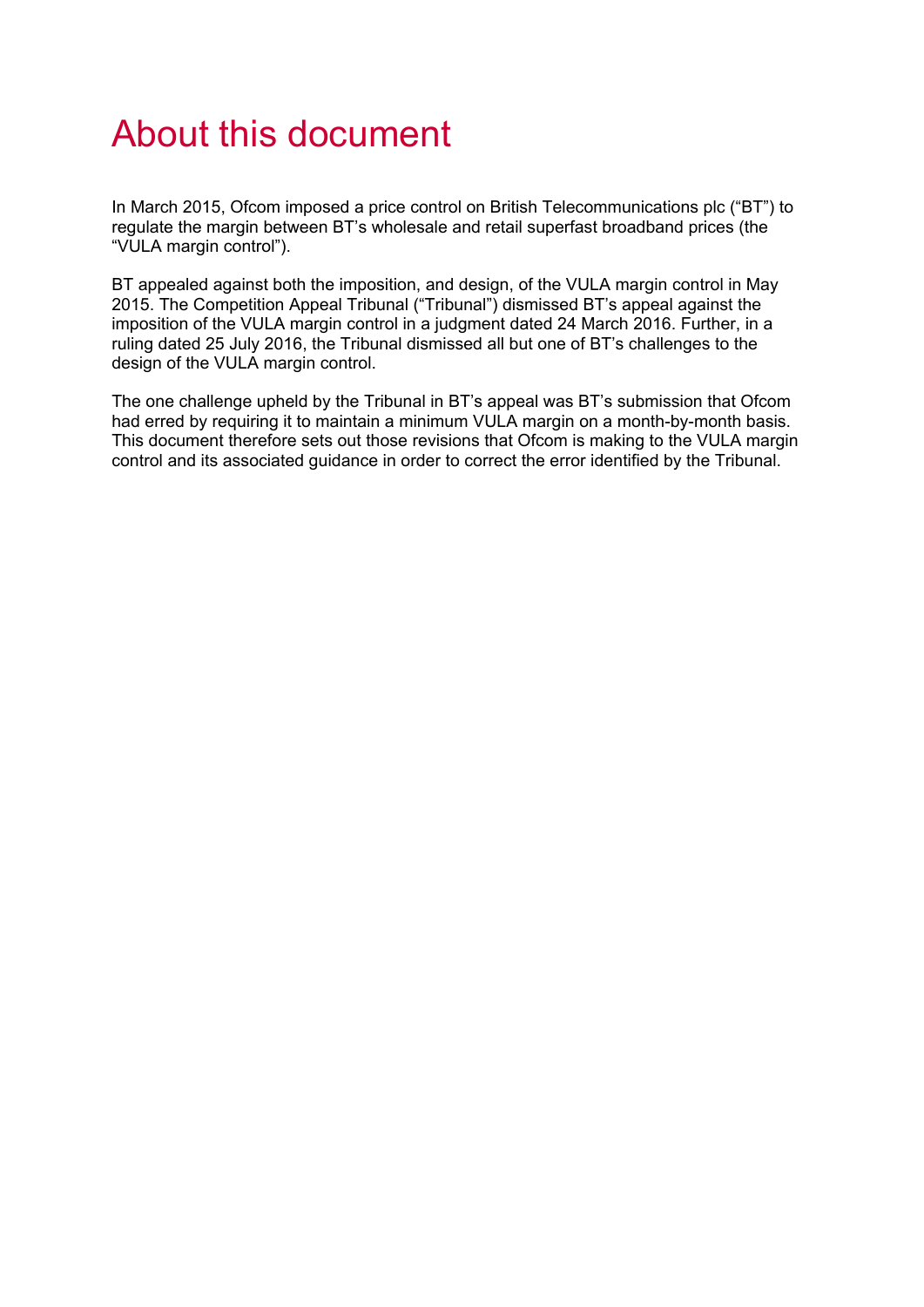# **Contents**

| <b>Section</b> |                                                                                 | Page |
|----------------|---------------------------------------------------------------------------------|------|
| 1              | The VULA margin control and the "compliance period"                             | 1    |
| 2              | The revised VULA margin control and guidance                                    | 3    |
| Annex          |                                                                                 | Page |
| 1              | SMP Condition 14 - The revised Virtual Unbundled Local<br>Access margin control | 4    |
| 2              | Revised guidance on assessment of the VULA margin                               | 10   |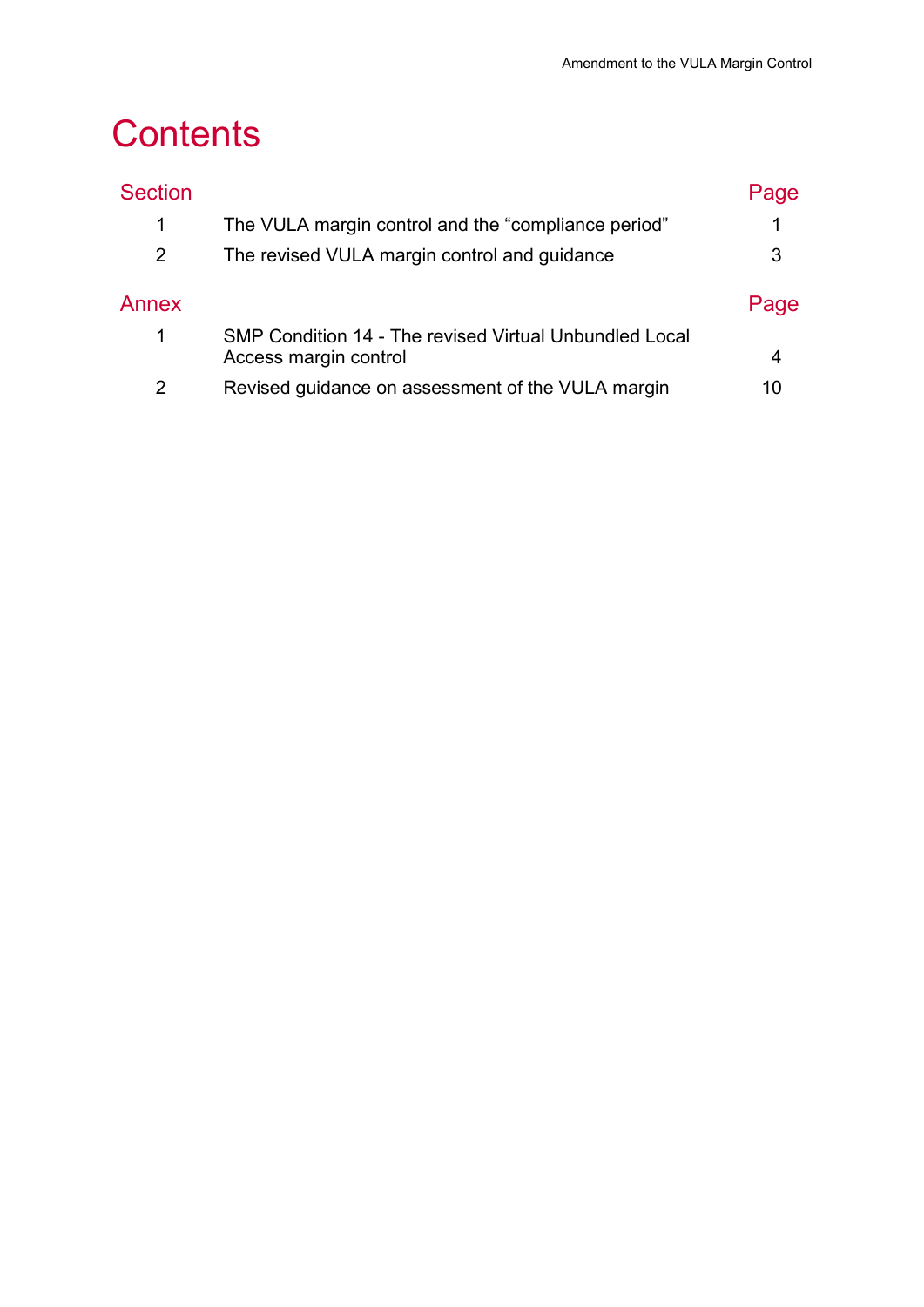## **Section 1**

# The VULA margin control and the "compliance period"

# **Introduction**

- 1.1 On 19 March 2015, Ofcom published the statement *Fixed Access Market Reviews:*  Approach to the VULA margin (the "March 2015 Statement").<sup>1</sup> In the March 2015 Statement, Ofcom imposed a price control on the supply by British Telecommunication Plc ("BT") of Virtual Unbundled Local Access ("VULA") pursuant to sections 45, 87 and 88 of the Communications Act 2003 (the "2003 Act").<sup>2</sup> This control is referred to in this document as the "VULA margin control".
- 1.2 The VULA margin control was imposed as a consequence of Ofcom's 2014 review of the wholesale local access market, which identified BT (Openreach) as having significant market power in that market. $3$  Ofcom determined that a price control was necessary as a remedy to address the risk of adverse effects for consumers arising from BT's ability and incentive to impose a price squeeze between the price of its wholesale (VULA) and retail superfast broadband services.
- 1.3 The SMP services condition imposing the VULA margin control is contained in Schedule 1 to the notification at Annex 2 of the March 2015 Statement. Ofcom also issued guidance on its assessment of the VULA margin under the VULA margin control. This guidance is set out at Annex 3 of the March 2015 Statement, and was supplemented by paragraph 2.66 of Ofcom's statement of 13 August 2015 entitled *Supplementary guidance on assessment of the VULA margin* (the "August 2015 Statement").<sup>4</sup>
- 1.4 The VULA margin control imposed by Ofcom in the March 2015 Statement requires BT to maintain a minimum margin between the price of its wholesale and retail superfast broadband prices.

# **Price control appeals**

 $\overline{a}$ 

- 1.5 In May 2015, BT brought an appeal against the March 2015 Statement to the Competition Appeal Tribunal ("Tribunal").
- 1.6 The first ground of appeal raised by BT concerned the imposition, rather than design, of the VULA margin control. This was considered by the Tribunal in December 2015 and, on 24 March 2016, was unanimously dismissed.
- 1.7 The remainder of BT's grounds of appeal related to the design of the VULA margin control and were, therefore, 'specified price control matters'. As a result, the Tribunal

<sup>1</sup> Available at: http://stakeholders.ofcom.org.uk/consultations/VULA-margin/statement/ 2

<sup>&</sup>lt;sup>2</sup> VULA provides access to BT's next generation access network. It is used as an input in the retail supply of superfast broadband services.

<sup>3</sup> <sup>3</sup> Available at: http://stakeholders.ofcom.org.uk/telecoms/ga-scheme/specific-conditions-<br>entitlement/market-power/fixed-access-market-reviews-2014/statement/ entitlement/market-power/fixed-access-market-reviews-2014/statement/<br><sup>4</sup> Available at: <u>http://stakeholders.ofcom.org.uk/binaries/consultations/vula-margin-guidance-</u>

supplementary/statement/VULA\_margin-supplementary\_guidance.pdf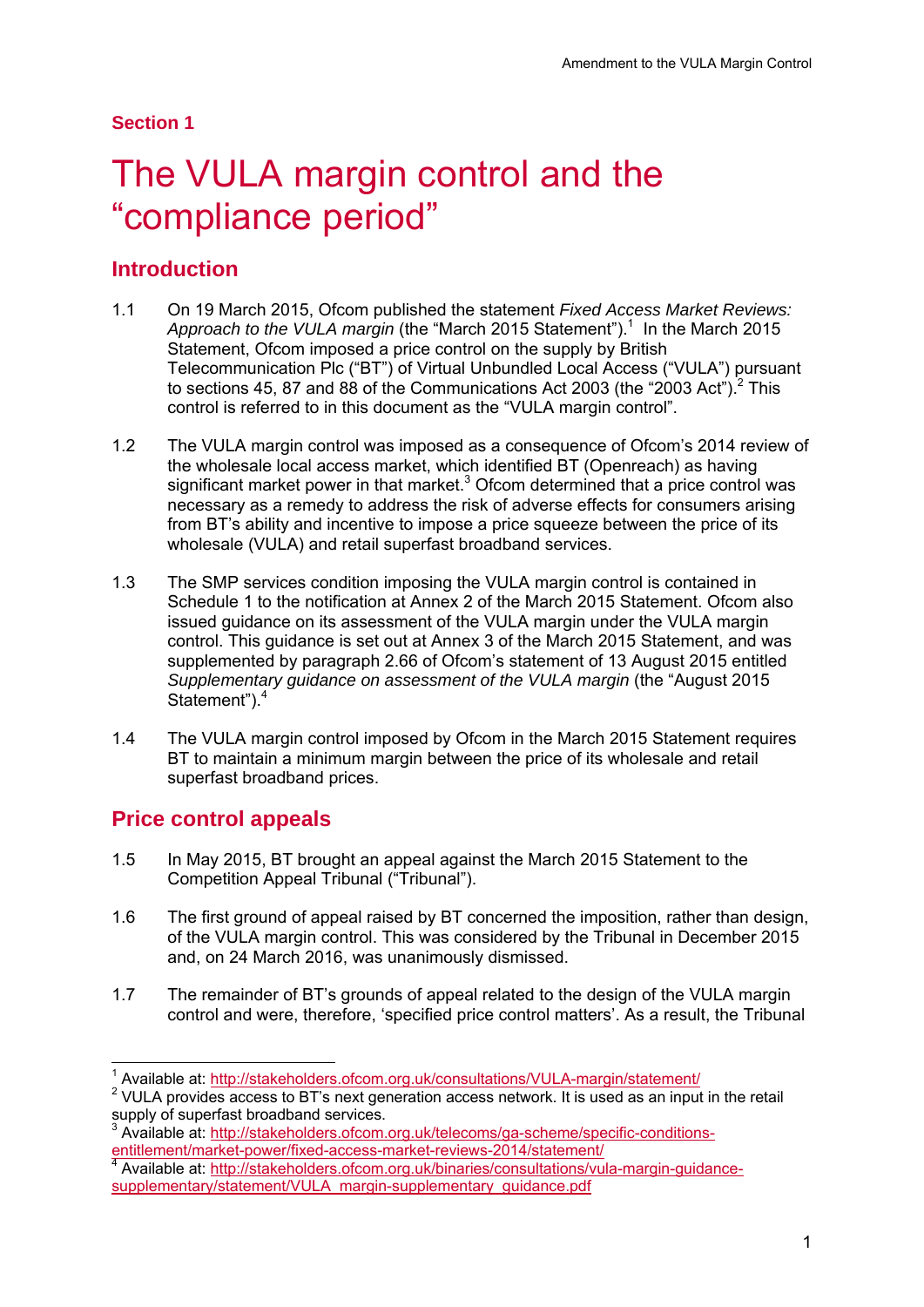referred these for determination to the Competition & Markets Authority (the "CMA") in January 2016.

- 1.8 The CMA notified the Tribunal of its determination in respect of the specified price control matters in the BT appeal on 13 June 2016. It determined that, in respect of all but one of the matters referred to it, Ofcom had not erred and therefore that BT's appeal should be dismissed.
- 1.9 The only matter referred to the CMA in which Ofcom was found to have erred was Ofcom's decision to assess BT's compliance with the VULA margin control on a month-by-month basis (i.e. Reference Question  $3(b)$ ).<sup>5</sup>
- 1.10 The CMA determined that, in order to remedy this error, the compliance period should be extended from one month to six months. $<sup>6</sup>$  It also explained its preference</sup> that the six-month compliance periods be based on BT's financial year, namely 1 April to 30 September and 1 October to 31 March.
- 1.11 By a ruling of 25 July 2016, the Tribunal dismissed each of the grounds of appeal in BT's appeal save for the sub-ground of appeal encapsulated in Reference Question 3(b). On Reference Question 3(b), the Tribunal decided that it is upheld to the extent found in the CMA's determination.

# **Directions from the Competition Appeal Tribunal to Ofcom**

- 1.12 On 25 July 2016, the Tribunal issued an order which requires Ofcom to correct the error identified by the CMA in Reference Question 3(b) of BT's appeal.
- 1.13 Ofcom is therefore amending the VULA margin control and its associated guidance in line with the Tribunal's order, with effect from 1 August 2016.

<sup>————————————————————&</sup>lt;br><sup>5</sup> Ofcom's decision to require compliance on a month-by-month basis is reflected in the definition of "*compliance period*" in the VULA margin control. In particular, whilst Ofcom collects the data required to assess BT's compliance with the VULA margin control every six months, the VULA margin control adopted in the 2015 March Statement requires BT's compliance to be analysed for each individual month separately (the compliance period). BT must therefore demonstrate that it earns the required level of margin in each monthly compliance period. Ofcom's guidance on its assessment of the VULA margin explains what data Ofcom will use in order to determine BT's costs and revenues for wholesale and retail superfast broadband in a particular month.

<sup>&</sup>lt;sup>6</sup> CMA Determination, §8.68. Available at: https://www.gov.uk/cma-cases/superfast-broadband-pricecontrol-appeals-bt-and-talktalk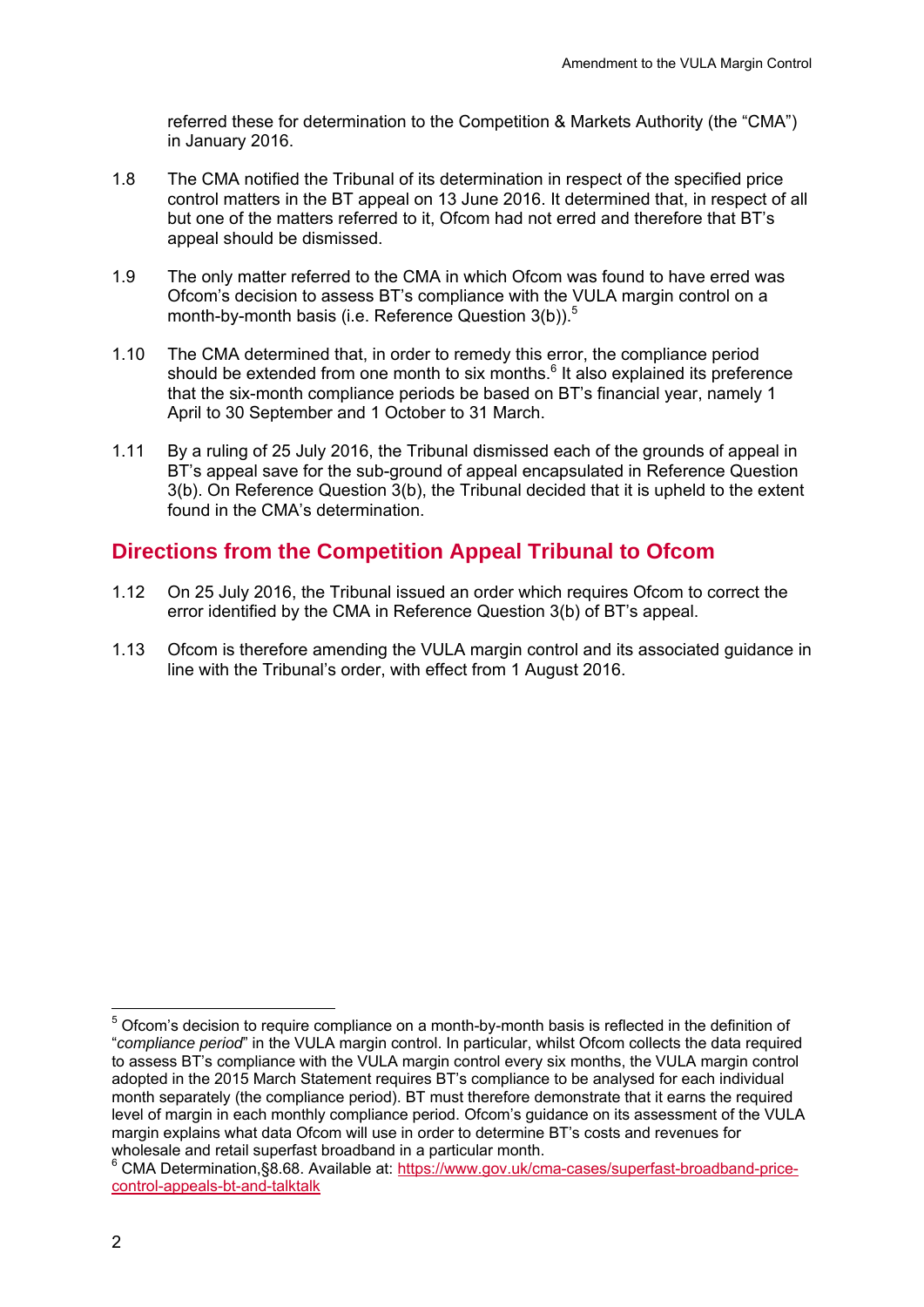## **Section 2**

# The revised VULA margin control and guidance

- 2.1 Ofcom is amending the VULA margin control with effect from 1 August 2016 such that BT shall be required to maintain a minimum VULA margin over the following compliance periods:
	- 2.1.1 1 August 2016 to 30 September  $2016$ ;<sup>7</sup>
	- 2.1.2 after the period referred to at paragraph 2.1.1 above, the following periods:
		- a) 1 October to 31 March; and
		- b) 1 April to 30 September.

# **Revisions to SMP services condition 14 (VULA margin control)**

2.2 With effect from 1 August 2016, the VULA margin control set out at Schedule 1 to the notification at Annex 2 of the March 2015 Statement will be replaced with the condition set out at Annex 1 to this document.

## **Revisions to accompanying guidance on the VULA margin**

2.3 With effect from 1 August 2016, the guidance set out at Annex 3 of the March 2015 Statement (as supplemented by paragraph 2.66 of the August 2015 Statement) will be replaced with the quidance set out at Annex 2 to this document.<sup>89</sup>

 7 The revised version of the VULA margin control provides that, during this compliance period, Ofcom will assess BT's compliance by summing BT's monthly costs and revenues in respect of the period 1 April 2016 to 30 September 2016.

<sup>&</sup>lt;sup>8</sup> When revising the VULA margin guidance, Ofcom has not followed the paragraph numbering adopted by the Tribunal in Annex B of its direction to Ofcom. In particular, Ofcom has used paragraph numbers commencing 'A3' rather than 'A1' in order to mirror the numbers used in the March 2015 Statement and to ensure that internal cross-referencing remains accurate following the revisions set out in this document.

 $9$  Ofcom has added the supplementary guidance from its August 2015 Statement as new paragraphs A3.75-A3.77 to the guidance originally set out in Annex 3 of the March 2015 Statement. Whilst most of the revisions made are to give effect to the Tribunal's order of 25 July 2016, Ofcom has also corrected a typo in the version of Guidance Table 1 in Annex 3 where "TSO – direct, indirect and fixed" incorrectly cross-referred to paragraphs 6.168-6.200 of the March 2015 Statement rather than paragraphs 6.198-6.200.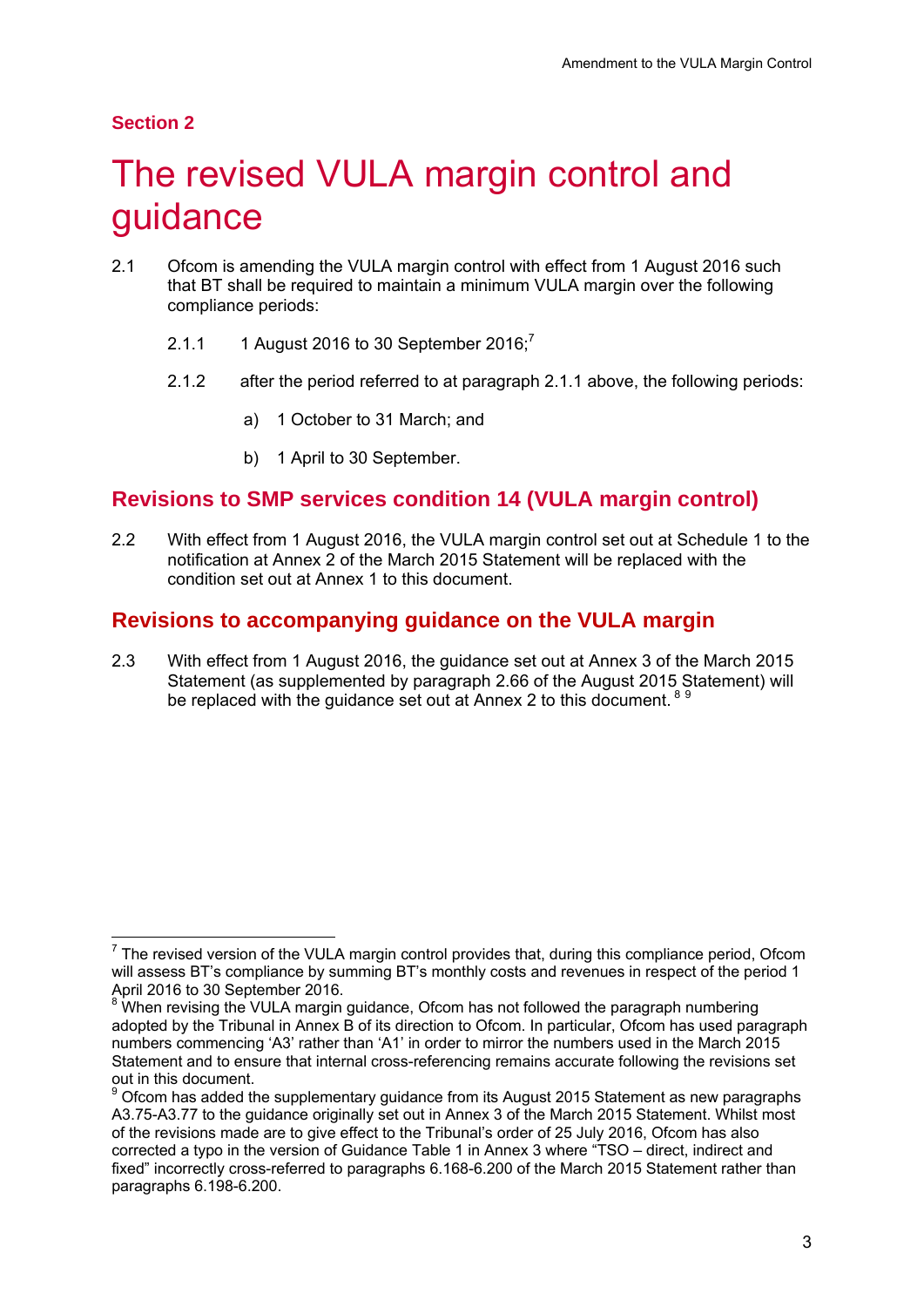## **Annex 1**

# **SMP Condition 14 - The revised Virtual** Unbundled Local Access margin control

- **14.1** This condition applies to Virtual Unbundled Local Access provided by the Retail Divisions. Unless OFCOM otherwise consents in writing, the Dominant Provider must set the charge for Virtual Unbundled Local Access provided by the Retail Divisions in accordance with conditions 1 and 2 so that a Minimum Margin is maintained.
- **14.2** For the purposes of this condition 14, a Minimum Margin is maintained if, during any Compliance Period:

$$
P - (W + DC) \ge UC - UR
$$

Where:

**P** is the sum of the Projected Monthly Revenue for each month in the applicable Relevant Period. For this purpose, "**Projected Monthly Revenue**" means, in respect of a month in a Relevant Period, the total revenue generated by the Retail Divisions where such revenue is associated with the supply of VULA-Based Broadband Packages to New Subscribers relevant to that month (excluding Upfront Revenue for that month) (the "**Base Revenue**"), as Projected Forward;

**W** is the sum of the Projected Monthly Charges for each month in the applicable Relevant Period. For this purpose, "**Projected Monthly Charges**" means, in respect of a month in a Relevant Period, the total wholesale charges levied by Openreach for both Virtual Unbundled Local Access and Wholesale Analogue Line Rental for the purpose of the supply of VULA-Based Broadband Packages to New Subscribers by the Retail Divisions relevant to that month (the "**Base Charges**"), as Projected Forward;

**DC** is the sum of the Projected Monthly Costs for each month in the applicable Relevant Period. For this purpose, "**Projected Monthly Costs**" means, in respect of a month in a Relevant Period, the total long-run incremental costs (including the Relevant Bandwidth Costs) incurred by the Dominant Provider where such costs are associated with the supply of VULA-Based Broadband Packages to New Subscribers by the Retail Divisions relevant to that month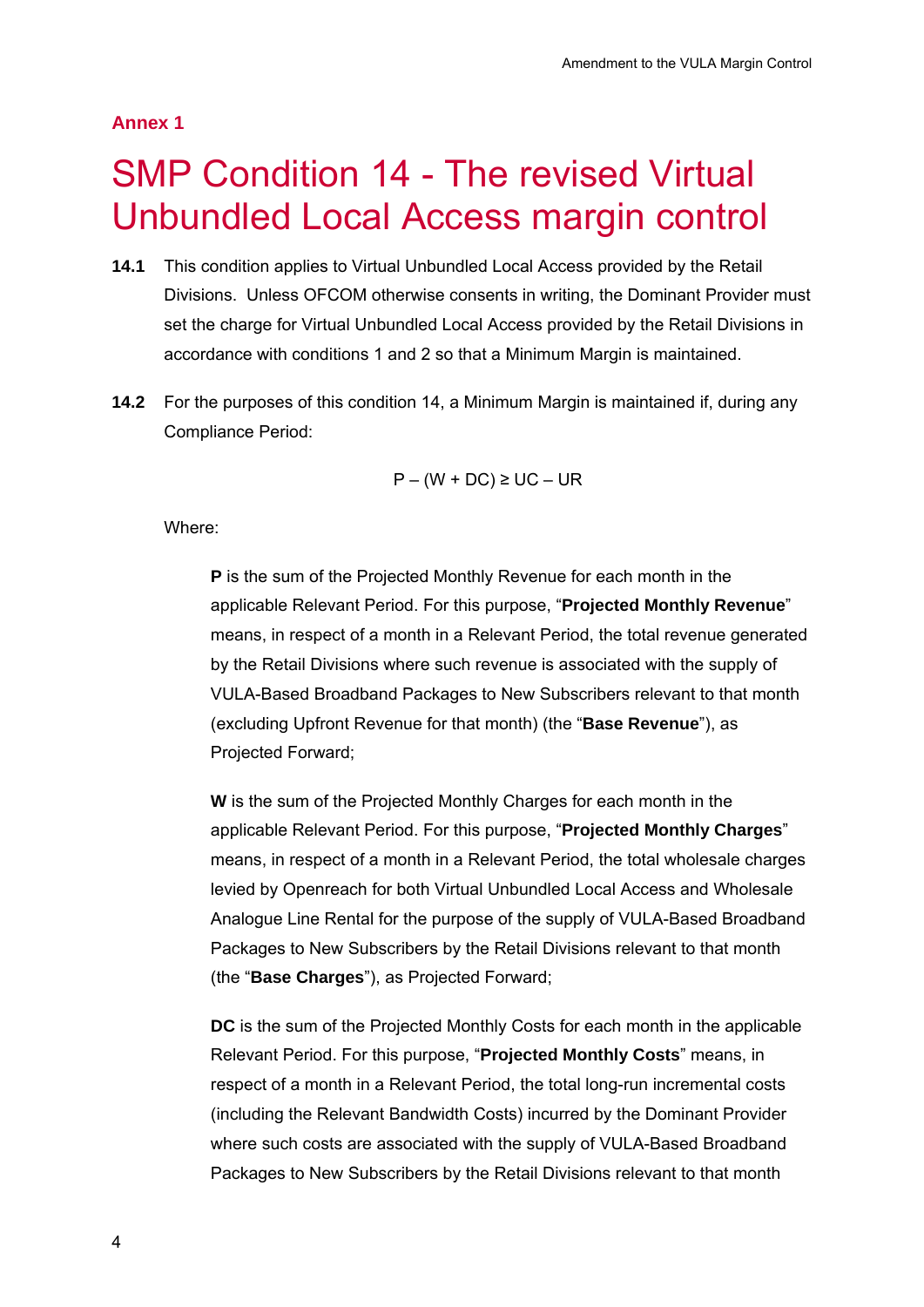(excluding Base Charges and Upfront Costs for that month) plus an appropriate mark up for the recovery of common costs including an appropriate return on capital employed (the "**Base Costs**"), as Projected Forward;

**UR** is the sum of the Upfront Revenue for each month in the applicable Relevant Period. For this purpose, "**Upfront Revenue**" means, in respect of a month in a Relevant Period, the total revenue generated by the Retail Divisions where such revenue is associated with the acquisition of New Subscribers to VULA-Based Broadband Packages relevant to that month; and

**UC** is the sum of the Upfront Costs for each month in the applicable Relevant Period. For this purpose, "**Upfront Costs**" means, in respect of a month in a Relevant Period, the total long-run incremental costs incurred by the Retail Divisions where such costs are associated with the acquisition of New Subscribers to VULA-Based Broadband Packages relevant to that month plus an appropriate mark up for the recovery of common costs including an appropriate return on capital employed.

For the purposes of this condition 14.2, any costs, charges or revenue referred to as being Projected Forward shall be calculated by:

- (a) dividing the Base Revenue, Base Charges or Base Costs (as applicable) by the number of calendar days in the relevant month (resulting in the "**Daily Average**");
- (b) multiplying the Daily Average by 30.4375 (resulting in the "**Monthly Average**"); and
- (c) then applying the following formula:

$$
\sum_{t=0}^{N} \frac{M_t}{(1+i)^t}
$$

Where:

*t* is a number from 0 to N for each of the N months;

*i* is the appropriate cost of capital (expressed as a monthly figure), as determined by OFCOM from time to time;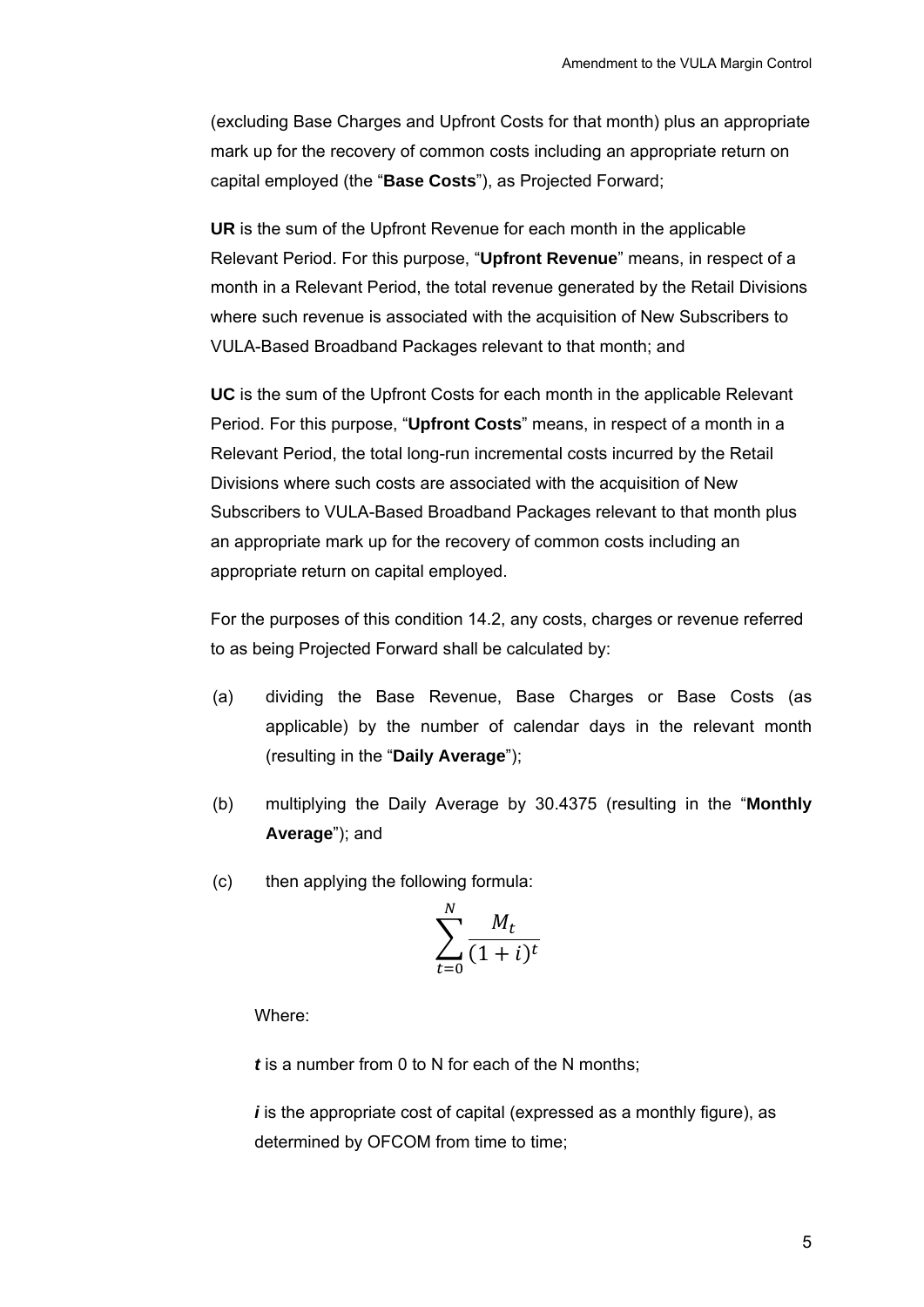*N* is 60; and

*M<sub>t</sub>* means the Monthly Average.

- **14.3** The Dominant Provider must record, maintain and supply to OFCOM in an electronic format (including in any such presentational form or arrangement (including as to the level of disaggregation) as OFCOM may direct from time to time), no later than one month after the end of each Relevant Period, the data necessary for OFCOM to monitor compliance of the Dominant Provider with condition 14.1 above in respect of Virtual Unbundled Local Access. This data must include:
	- (a) Base Revenue;
	- (b) Base Charges;
	- (c) Base Costs;
	- (d) Upfront Revenue;
	- (e) Upfront Costs; and
	- (f) such other data as OFCOM may direct from time to time,

in respect of each month in the preceding Relevant Period and/or such other period as OFCOM may direct from time to time.

- **14.4** In this condition 14:
	- (a) "**Base Charges**" has the meaning given to it in condition 14.2;
	- (b) "**Base Costs**" has the meaning given to it in condition 14.2;
	- (c) "**Base Revenue**" has the meaning given to it in condition 14.2;
	- (d) "**Compliance Period**" means:
		- (i) the period between 1 August 2016 and 30 September 2016; and
		- (ii) the following periods of six months beginning either (as applicable) on:
			- a. 1 October and ending on 31 March; and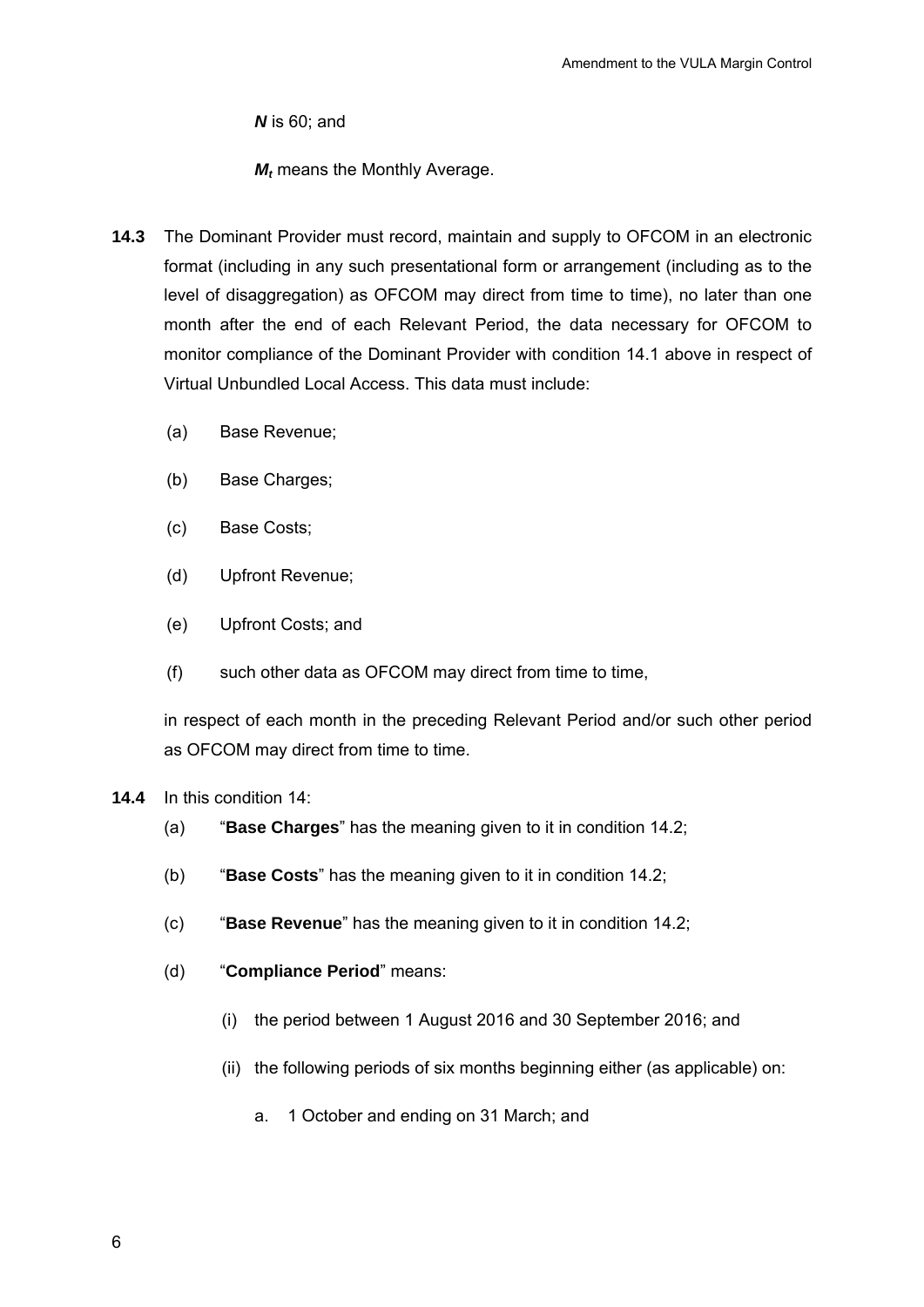- b. 1 April and ending on 30 September;
- (e) "**Daily Average**" has the meaning given to it in condition 14.2(a);
- (f) "**enterprise**" shall have the meaning given to it in the Enterprise Act 2002;
- (g) "**Enterprise Act 2002**" means the Enterprise Act 2002 (c.40), as amended;
- (h) "**Minimum Margin**" has the meaning given to it in condition 14.2;
- (i) "**Monthly Average**" has the meaning given to it in condition 14.2(b);
- (j) "**New Subscribers**" means, in respect of a month, those end-users that do not subscribe to a VULA-Based Broadband Package as at the commencement of that month;
- (k) "**Openreach**" means the access services division of the Dominant Provider established under section 5 of the undertakings given by the Dominant Provider to OFCOM in accordance with section 154 of the Enterprise Act 2002, accepted by OFCOM on 22 September 2005;
- (l) "**Plusnet**" means Plusnet Plc, whose registered company number is 03279013;
- (m) "**Projected Forward**" has the meaning given to it in condition 14.2;
- (n) "**Projected Monthly Charges**" has the meaning given to it in condition 14.2;
- (o) "**Projected Monthly Costs**" has the meaning given to it in condition 14.2;
- (p) "**Projected Monthly Revenue**" has the meaning given to it in condition 14.2;
- (q) "**Regulatory Financial Statement**" shall have the meaning given to it in condition 13A;
- (r) "**Relevant Bandwidth Costs**" means, in respect of a month:
	- (i) where the latest available Regulatory Financial Statement relevant to the month is the 2013/14 RFS, whichever is the higher of either the Dominant Provider's Unit Bandwidth Costs relevant to the month or £9.20 per Mbit/s;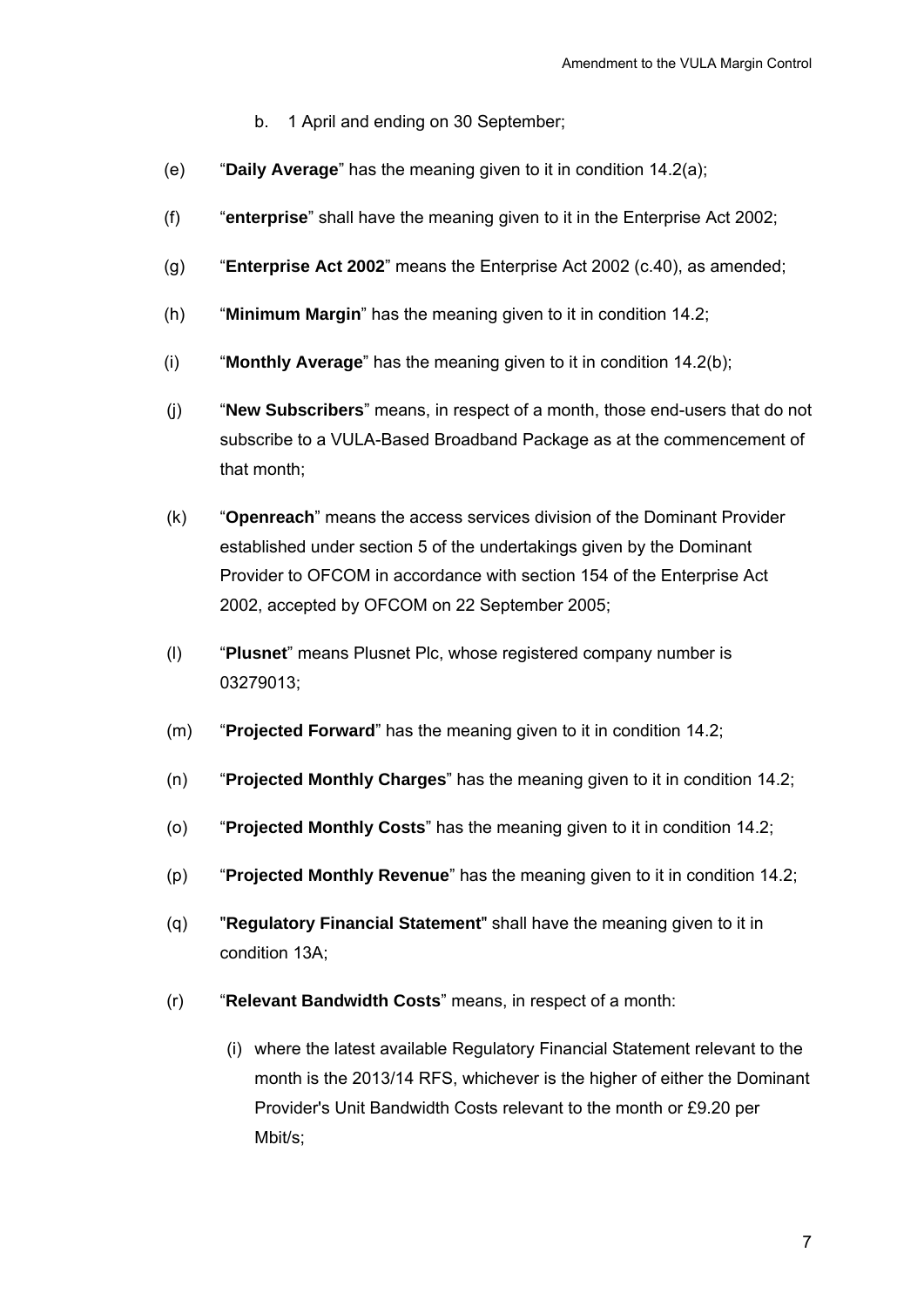- (ii) where the latest available Regulatory Financial Statement relevant to the month is the 2014/15 RFS, whichever is the higher of either the Dominant Provider's Unit Bandwidth Costs relevant to the month or £7.17 per Mbit/s; or
- (iii) where the latest available Regulatory Financial Statement relevant to the month is the 2015/16 RFS, whichever is the higher of either the Dominant Provider's Unit Bandwidth Costs relevant to the month or £5.59 per Mbit/s;

#### (s) "**Relevant Period**" means:

- (i) the period between 1 April 2016 and 30 September 2016; and
- (ii) after the period referred to in (i) above, the following periods of six months beginning either (as applicable) on:
	- a. 1 October and ending on 31 March; or
	- b. 1 April and ending on 30 September;
- (t) "**Retail Divisions**" means the enterprise of the Dominant Provider known as 'BT Consumer' (and which includes Plusnet) as at the date of the entry into force of this condition or such other enterprise or enterprises that may replace or succeed BT Consumer from time to time;
- (u) "**Unit Bandwidth Costs**" means, in respect of a month, the average cost of providing 1Mbit/s of capacity between the Local Serving Exchange and the internet relevant to that month;
- (v) "**Upfront Costs**" has the meaning given to it in condition 14.2;
- (w) "**Upfront Revenue**" has the meaning given to it in condition 14.2;
- (x) "**VULA-Based Broadband Package**" means any product, service or bundle of products or services (including, but not limited to, telephony (including fixed and mobile telephony) and television services (including content)) offered by the Dominant Provider during the relevant month through its Retail Divisions to New Subscribers which include the provision of a broadband connection, where the Dominant Provider uses Virtual Unbundled Local Access in order to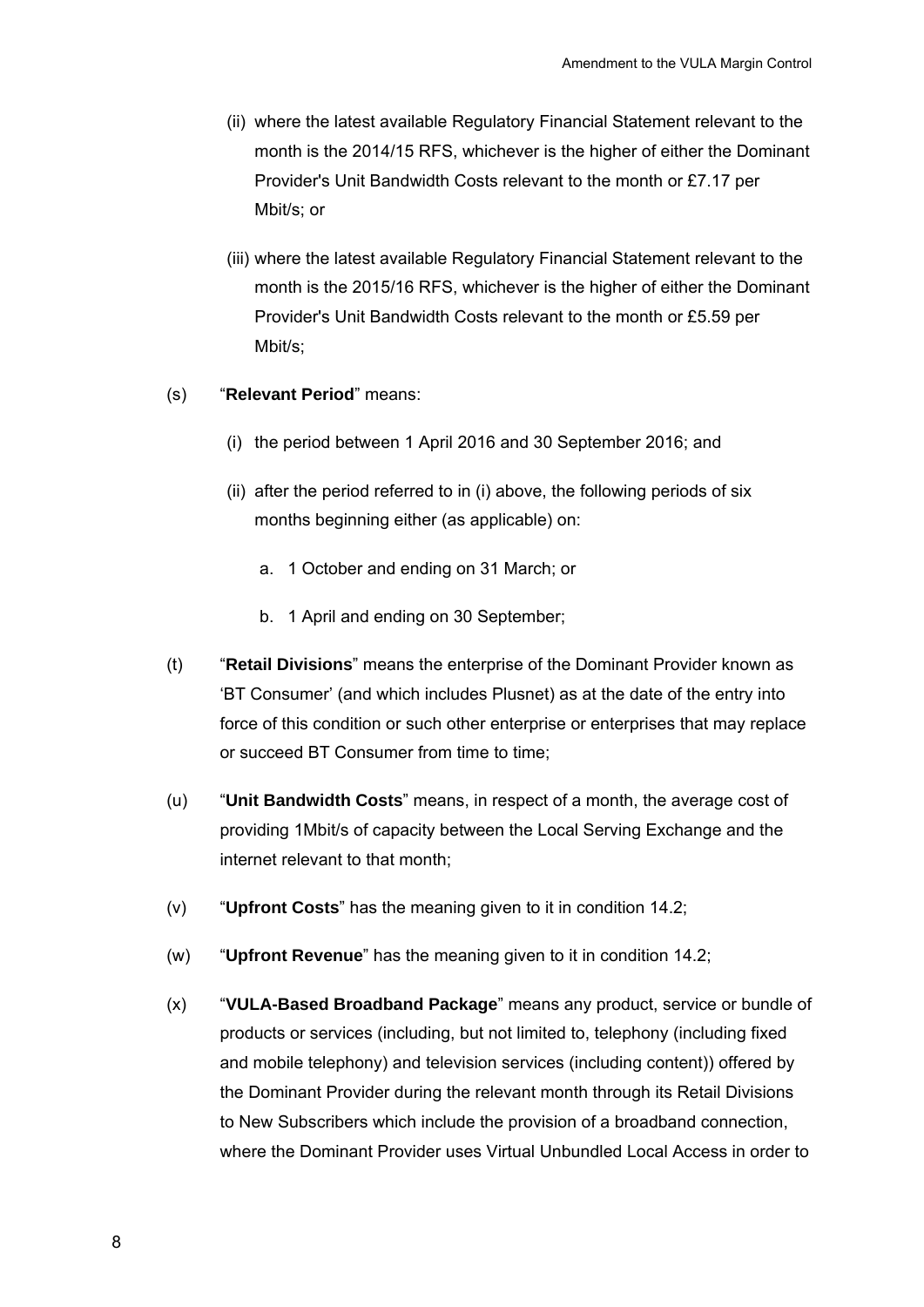provide that broadband connection;

- (y) "**VULA-Based Broadband Packages**" means all products, services or bundles of products or services (including, but not limited to, telephony (including fixed and mobile telephony) and television services (including content)) offered by the Dominant Provider during the relevant month through its Retail Divisions to New Subscribers which include the provision of a broadband connection, where the Dominant Provider uses Virtual Unbundled Local Access in order to provide that broadband connection;
- (z) "**2013/14 Financial Year**" means the period 1 April 2013 to 31 March 2014 (inclusive);
- (aa) "**2013/14 RFS**" means the Regulatory Financial Statement prepared by the Dominant Provider in relation to the 2013/14 Financial Year;
- (bb) "**2014/15 Financial Year**" means the period 1 April 2014 to 31 March 2015 (inclusive);
- (cc) "**2014/15 RFS**" means the Regulatory Financial Statement prepared by the Dominant Provider in relation to the 2014/15 Financial Year;
- (dd) "**2015/16 Financial Year**" means the period 1 April 2015 to 31 March 2016 (inclusive); and
- (ee) "**2015/16 RFS**" means the Regulatory Financial Statement prepared by the Dominant Provider in relation to the 2015/16 Financial Year.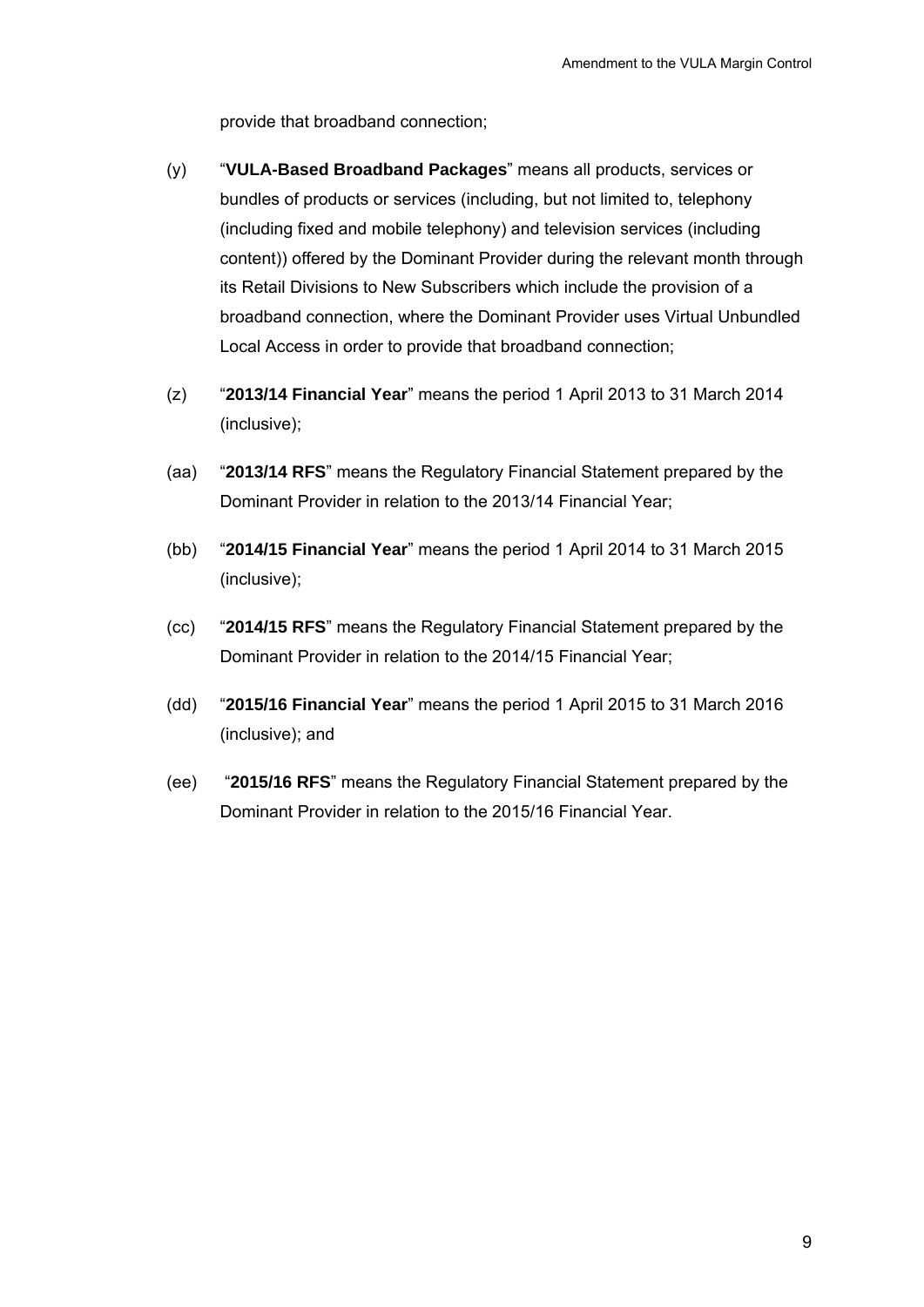#### **Annex 2**

# Revised guidance on assessment of the VULA margin

## **Introduction**

- A4.1 This Annex sets out guidance on how we intend to undertake an assessment of whether BT is complying with SMP condition 14. This guidance reflects the approach we would take based on the information available to us at this time. However, we recognise that it may be appropriate to depart from this guidance if there is a material change in circumstances.
- A4.2 This guidance should be read alongside SMP condition 14.

## **Structure of this guidance**

- A4.3 SMP condition 14 distinguishes between the following five categories of monthly costs/revenues:
	- Base Revenues:
	- Base Charges:
	- Base Costs;
	- Upfront Costs; and
	- Upfront Revenues.
- A4.4 Each of these cost and revenue categories are discussed in turn in this guidance at paragraphs A3.15-A3.23 (Base Revenues), A3.24-A3.25 (Base Charges), A3.26- A3.62 (Base Costs), A3.63-A3.72 (Upfront Costs) and A3.73-A3.74 (Upfront Revenues).
- A4.5 We first discuss at paragraphs A3.7-A3.14 our general approach to assessing compliance with SMP condition 14.
- A4.6 This guidance uses the following terms:
	- "**compliance period**": the period from 1 August 2016 to 30 September 2016, and thereafter a period consisting of six consecutive calendar months during which BT must maintain the minimum VULA margin specified in the SMP condition. Compliance is evaluated, in each compliance period, by summing the monthly costs/revenues from a six month period (the applicable Relevant Period as defined in SMP Condition 14).
	- "**monthly period**": each individual calendar month within that Relevant Period. In particular, while BT's compliance with SMP condition 14 will be assessed by looking at its margin across a six-month period, Ofcom will collect cost and revenue data from BT in relation to each monthly period. Further, each of the five categories of monthly revenues/costs referred to at A3.3 above (and on which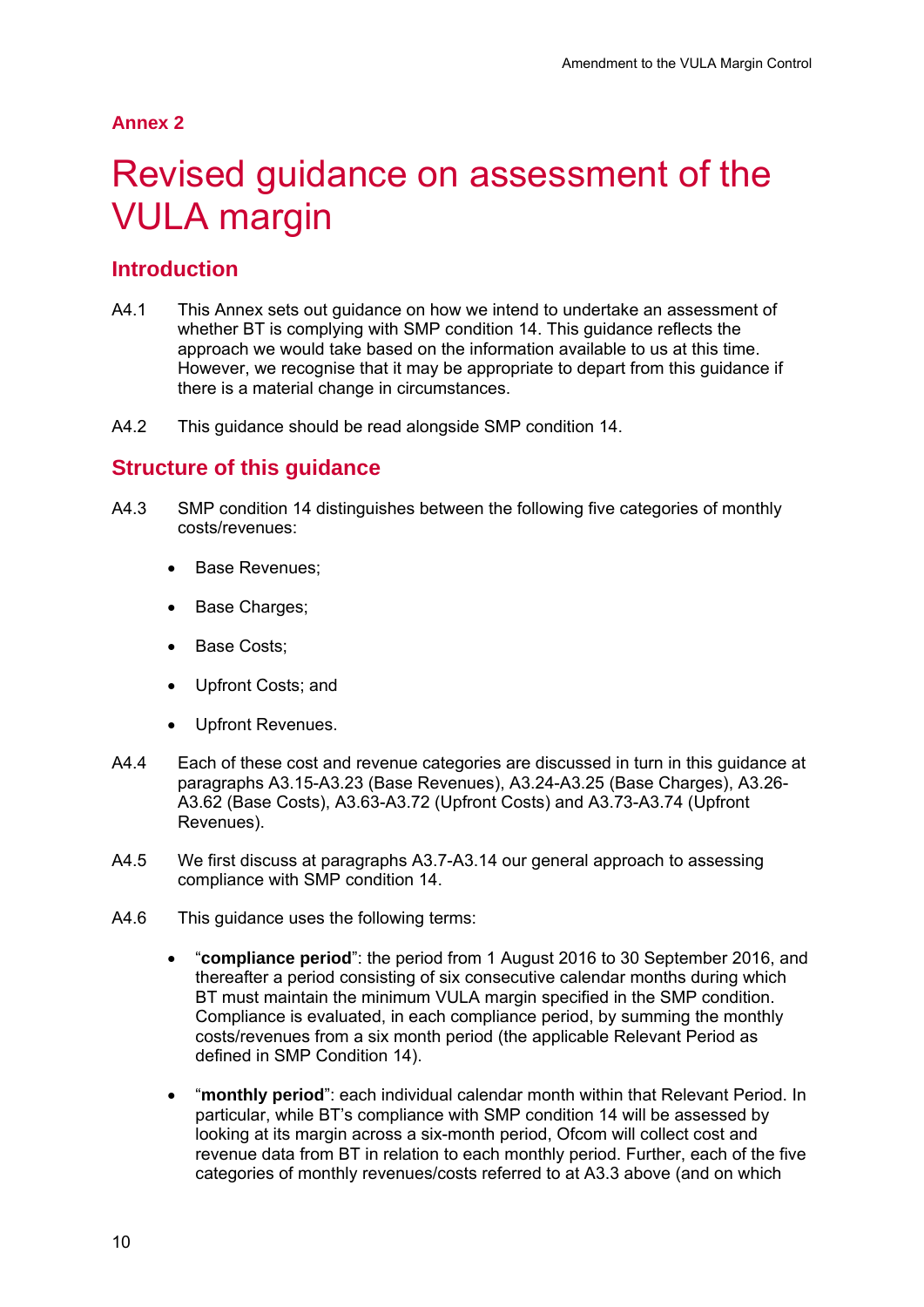this document provides guidance) are intended to capture BT's costs and revenues across monthly periods.

 "**data period**": a period from which we take cost and revenue data to assess the VULA margin. Note that some of the data used to assess compliance may come from the months outside the compliance period, e.g. most recent full financial year (this is explained in further detail below).

### **Overview of approach**

- A4.7 Except where noted otherwise, we would assume that the VULA margin was constant over the Average Customer Lifetime ('ACL').
- A4.8 When conducting an assessment, we would consider whether a material change in circumstances occurred in the months preceding or during the compliance period. If there was evidence that this was the case then we may depart from the guidance set out below.
- A4.9 When assessing BT's compliance with SMP condition 14 during a particular time period, we would seek to use historical data that is representative of the circumstances over the ACL.
- A4.10 In order to assess BT's fibre portfolio, we would calculate weighted average revenues and costs across individual bundles within BT's fibre portfolio. The weights used in the calculation would be the volumes of subscribers acquired on each product during the monthly period.
- A4.11 When carrying out an assessment of the VULA margin, we would simplify our modelling in order to focus on the most material factors. In particular we would:
	- not specifically take fibre to the premises (FTTP) bundles into account when carrying out modelling; and
	- analyse Plusnet subscribers by using data on the costs and revenues for superfast broadband products supplied by the rest of BT Consumer, except where data on Plusnet's specific costs and revenues can be easily sourced using publicly available information or Plusnet's management accounts.
- A4.12 When assessing the VULA margin we would consider the prices that BT charges to new superfast broadband customers.
- A4.13 The VULA margin assessment would include the costs and revenues of any new services BT begins to bundle with superfast broadband during the market review period (e.g. mobile services).
- A4.14 We would use the pre-tax nominal weighted average cost of capital ('WACC') relevant to the BT Consumer business prevailing in the monthly period in order to project forward BT's Base Costs, Base Charges and Base Revenues.

# **Base Revenues**

A4.15 Our guidance on how we would calculate Base Revenues in respect of a monthly period is set out in the following subsection.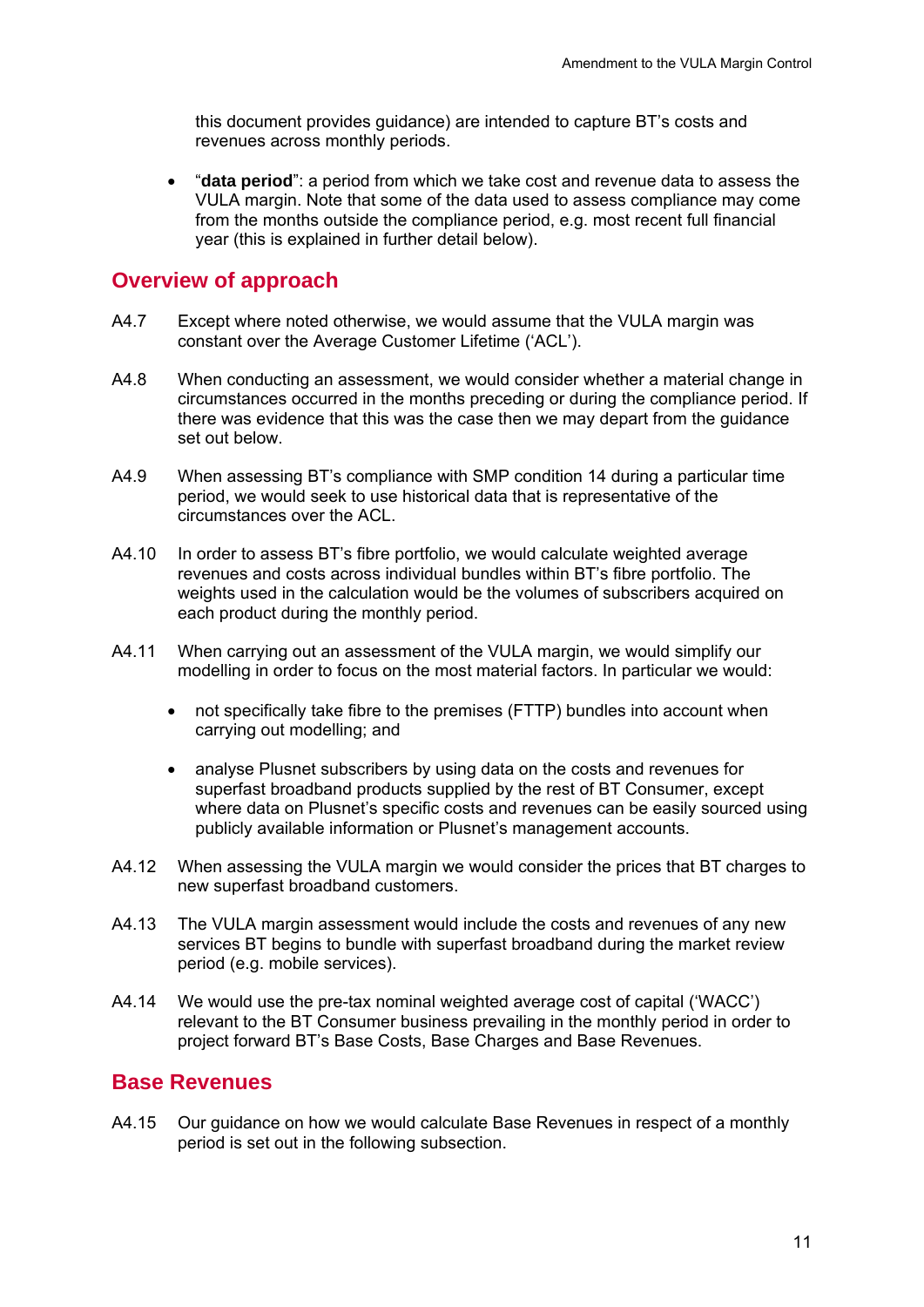### **Monthly subscription revenues**

A4.16 Headline monthly subscription prices for the product tiers in the superfast broadband portfolio would be the prices applicable during the monthly period. We would make an adjustment to the headline monthly subscription prices to take into account loyalty / retention discounts which BT offers to certain customers. The level of the adjustments would be estimated by calculating the average percentage discount given on each product tier over the monthly period.

### **Line rental revenues**

A4.17 Line rental prices would be the line rental prices applicable during the monthly period. To take into account the different prices of standard line rental and annual line rental saver, the average line rental price would be estimated on the basis of the volumes of BT superfast broadband customers using each option over the monthly period.

## **Call revenues**

A4.18 The call revenues earned from a superfast broadband customer would be sourced from BT's database<sup>10</sup> and would be based on the average revenues earned from superfast broadband customers over the previous six months. This would include revenues earned from package fees and out of package ('OOP') calls.

#### **Out of package data usage revenues**

A4.19 The OOP data usage revenues earned from a superfast broadband customer would be sourced from  $BT$ 's system<sup>11</sup> and would use the average OOP data usage earned from superfast broadband customers over the previous six months.

#### **Advertising revenues**

A4.20 We would estimate the amount of advertising revenue earned from a superfast broadband customer by taking the amount recorded in the most recent annual Broadband management accounts and dividing by the average broadband customer base over the period the accounts cover and converting to a monthly figure.

## **TV revenues**

- A4.21 The headline monthly subscription prices for BT TV would be the prices applicable during the monthly period.
- A4.22 We would estimate on-demand revenues by taking the total on-demand revenues reported in the most recent BT TV management accounts and dividing by the average number of TV subscriptions in the period covered by the accounts and converting to a monthly figure.
- A4.23 We would adjust ongoing TV revenues downwards to account for those triple-play superfast broadband customers who cease taking BT TV before the 5-year

 $\overline{a}$ <sup>10</sup> BT currently holds a database, known as [ $\mathbb{X}$ ], which collects the calling records of each of its customers' accounts and includes information on the pence per minute call charges and costs applicable in a given month (by call type, time of day and package).

 $\int$  Currently known as  $[\times]$ .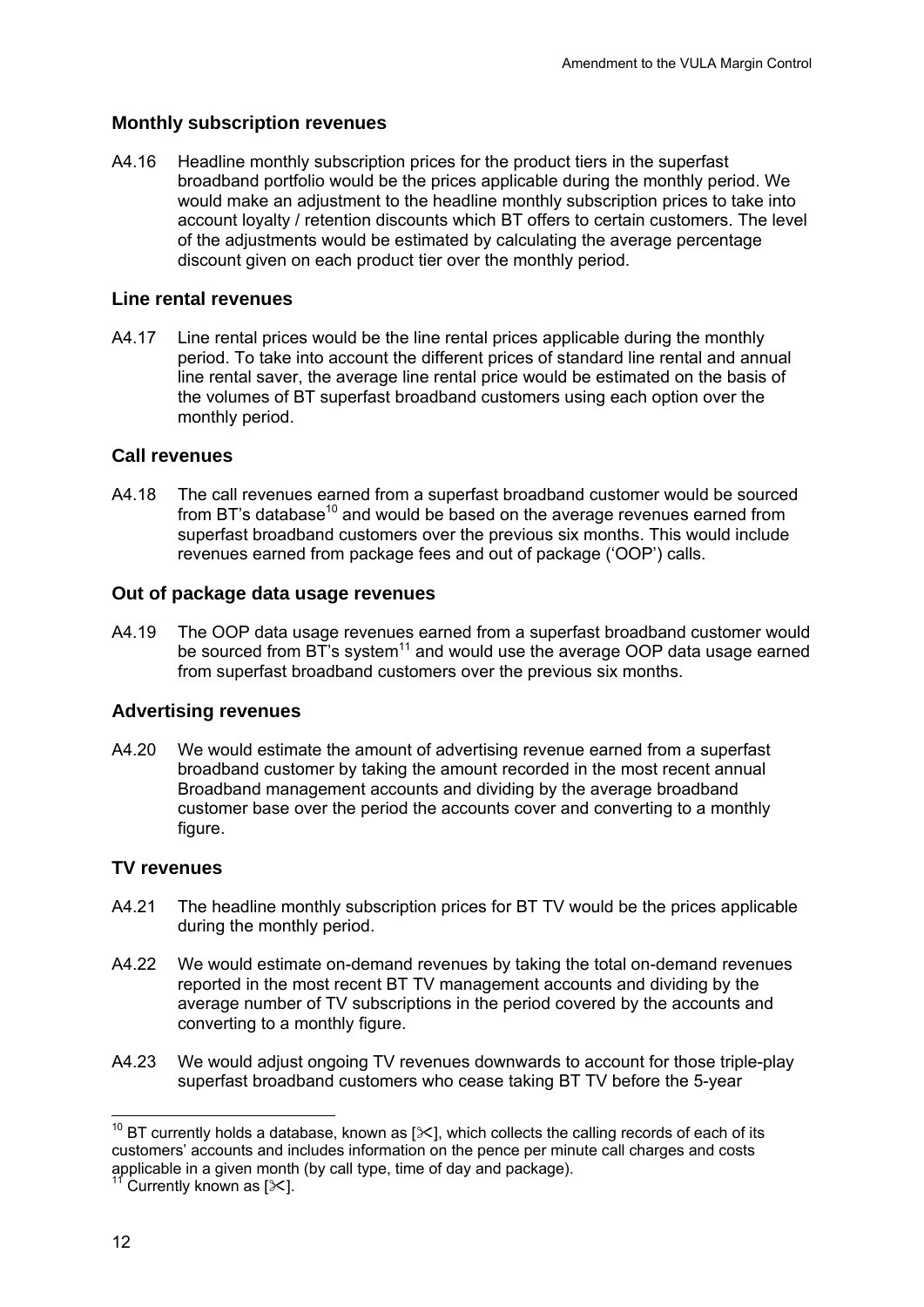superfast broadband ACL has concluded. We would reduce ongoing TV revenues by  $[3]$  per cent after the first  $[3]$  months of the ACL (i.e. assume that  $[3]$  per cent of triple-play customers continue to receive BT TV for the remaining  $[\times]$  months of the ACL). We would revisit this figure in the event that more accurate evidence was available.

# **Base Charges**

- A4.24 Our guidance on how we would calculate Base Charges in respect of a monthly period is set out in the following subsection.
- A4.25 When assessing the VULA margin we would take the wholesale charges applicable during the monthly period (including volume discounts) published on the Openreach website.

# **Base Costs**

A4.26 Our guidance on how we would calculate Base Costs in respect of a monthly period is set out in the following subsection.

#### **Voice costs**

A4.27 The call costs of serving a superfast broadband customer would be sourced from  $BT$ 's database<sup>12</sup> and would be based on the average calls made by superfast broadband customers over the previous six months. This would cover both inpackage and OOP calls and would include product unit costs, payments to other licensed operators and the call costs will be based on the revenues for call types for which costs are not available in the BT's database (e.g. 0844, 0870, premium rate and directory enquiry calls).

#### **Network costs**

A4.28 We would estimate network costs using the following approach:

 Network costs = Unit bandwidth cost x Average capacity available to each end user

- A4.29 We would estimate BT's unit bandwidth cost of supplying superfast broadband services on the basis of the WBC Bandwidth unit FAC in Market 3/Market B according to the regulatory financial system used to prepare the most recent annual RFS at the time of the assessment.
- A4.30 Insofar as not already reflected in the RFS methodology, we would make a downward adjustment to accurately reflect the lower backhaul costs of superfast broadband services. The adjustment would be to remove the EAD element of the EoI unit charge in Market 3/B.
- A4.31 Insofar as not already reflected in the RFS methodology, we would separately include the cost of MSILs and Cable Links used as transmission bearers. Transmission bearer costs would be calculated by multiplying the prices charged by BT Wholesale (for MSILs) and Openreach (for Cable Links) by the total number of links used to support broadband traffic.

 $\overline{a}$  $12$  See footnote to paragraph A3.18.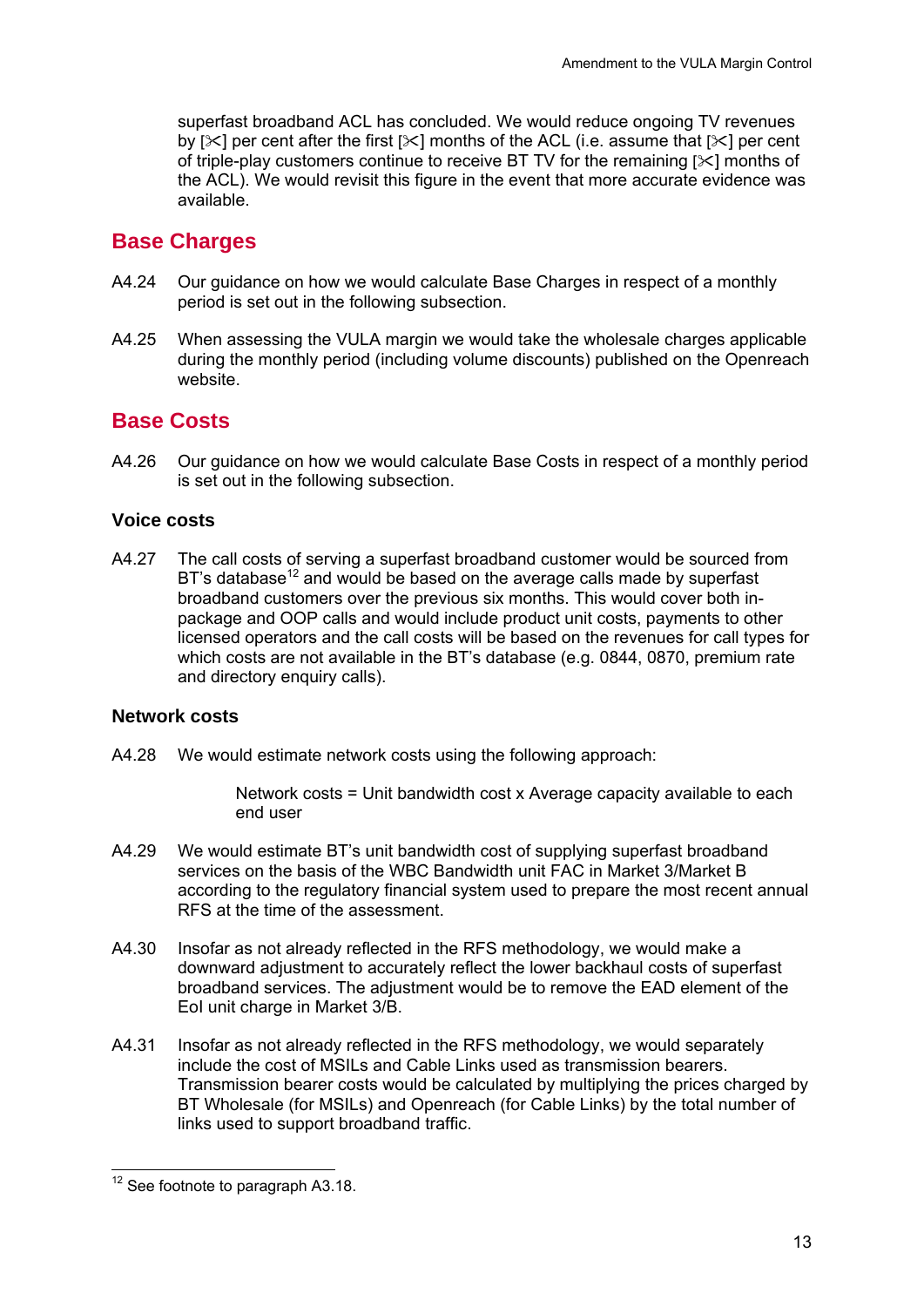- A4.32 Insofar as not already reflected in the RFS methodology, we would separately include the cost of 21CN core transmission. We would calculate the amount of 21CN core transmission costs to include in the unit bandwidth cost by dividing the total FAC (including a return on mean capital employed) of the components that cover transmission on the 21CN core network (currently component CN906) by the total bandwidth volumes of the services that use 21CN core transmission.
- A4.33 Insofar as not already reflected in the 2014/15 RFS methodology, we would include in the unit bandwidth cost an appropriate allocation of costs that had previously been allocated on a future benefits basis. We would also consider whether any equivalent adjustment should be made to BT's 2013/14 RFS.
- A4.34 If there are any future policy decisions affecting the calculation of BT's unit bandwidth costs within its RFS, we would take these into account at the point from which any decisions are made.
- A4.35 We would use the average capacity available to each user for each product in the superfast broadband portfolio covering the same time period as the unit bandwidth cost data relates to.

#### **Network rental overheads**

A4.36 To avoid the double-counting of selling, general and administration (SG&A) costs, we will not include a separate network rental overheads item in the VULA margin assessment.

#### **Platform and portal fees**

- A4.37 We would estimate the platform costs of serving a superfast broadband customer by allocating the amount recorded in the most recent annual Broadband management accounts in proportion to the total capacity used by customers on each superfast broadband product during the same period (and converting to a monthly figure).
- A4.38 We would estimate the portal fees of serving a superfast broadband customer by taking the amount recorded in the most recent annual Broadband management accounts and dividing by the average broadband customer base during the same period (and converting to a monthly figure).

#### **Product feature costs**

- A4.39 To calculate the cost of providing NetProtect Plus to superfast broadband customers, we would multiply licence charge  $[\times]$  by the proportion of new superfast broadband customers who take up this product feature during the previous six months.
- A4.40 To calculate the cost of providing BT Cloud to superfast broadband customers, we would multiply the monthly licence fee by the proportion of new superfast broadband customers who take up this product feature during the previous six months.
- A4.41 While we include BT Wi-Fi in the VULA margin assessment, we would assume that the costs of the service are zero.
- A4.42 We would not include a separate item for SmartTalk costs.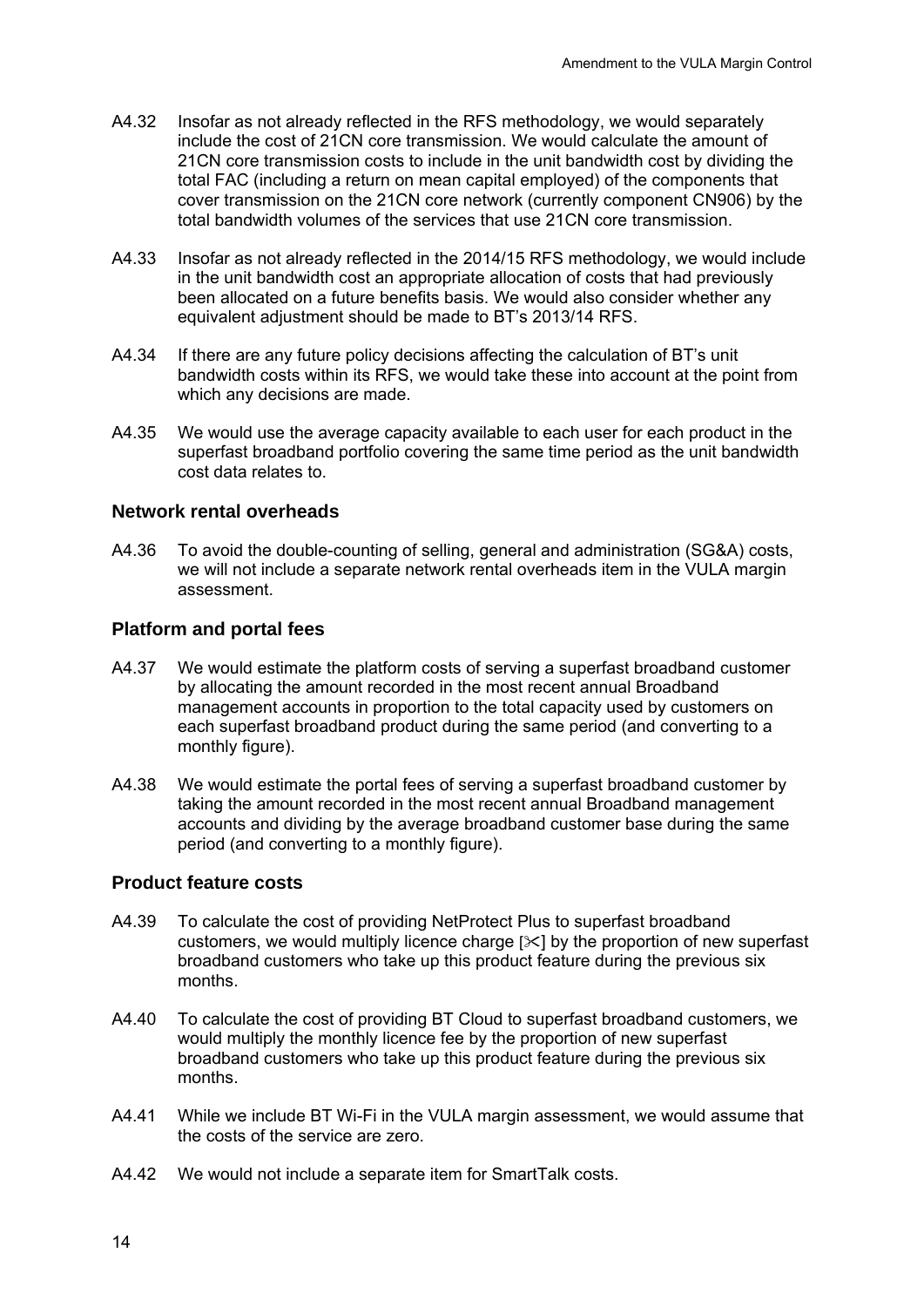## **Fibre development costs**

A4.43 To estimate the fibre development cost of acquiring a superfast broadband customer, we would take the development spend incurred before the launch of BT's superfast broadband products and divide by the total base of BT superfast broadband customers for the monthly period.

### **Ongoing SG&A costs**

A4.44 We would take each of the SG&A costs in Guidance Table 1 into account when assessing the VULA margin.

| <b>Cost item</b>                                      | <b>Cost type</b>        | <b>Description</b>                               |
|-------------------------------------------------------|-------------------------|--------------------------------------------------|
| Marketing -<br>retention                              | Short-run variable      | $[\times]$                                       |
| <b>Customer services -</b><br>ongoing                 | Short-run variable      | $\left[\times\right]$                            |
| <b>Billing &amp; bad debt</b>                         | Short-run variable      | $[\times]$                                       |
| <b>Total Labour Cost -</b><br>retention               | Short-run variable      | $[\times]$                                       |
| <b>Total Labour Cost -</b><br>management              | Short-run variable      | $[\times]$                                       |
| <b>Development</b>                                    | Short-run variable      | $\left[\times\right]$                            |
| Marketing - non-<br>campaign                          | Long-run variable/Fixed | $[\times]$                                       |
| <b>Customer services -</b><br>overheads               | Long-run variable/Fixed | $[\times]$                                       |
| <b>Accommodation</b>                                  | Long-run variable/Fixed | $[\times]$                                       |
| <b>Other</b><br>internal/external<br>spend/recoveries | Long-run variable/Fixed | $\left[\times\right]$                            |
| <b>People related costs</b>                           | Long-run variable/Fixed | $[\times]$                                       |
| <b>IT spend</b>                                       | Long-run variable/Fixed | $\left[\infty\right]$                            |
| <b>Marketing platform</b><br>spend                    | Long-run variable/Fixed | $[\times]$                                       |
| TSO - direct,<br>indirect and fixed                   | Long-run variable/Fixed | See explanation in paragraphs 6.198 to<br>6.200. |
| <b>Miscellaneous costs</b>                            | Long-run variable       |                                                  |

#### **Guidance Table 1 – Ongoing SG&A costs**

A4.45 For short-run variable SG&A costs, we would use either the Customer or Product approaches depending on whether the cost item is principally driven by the number of customers being served or the number of products being sold.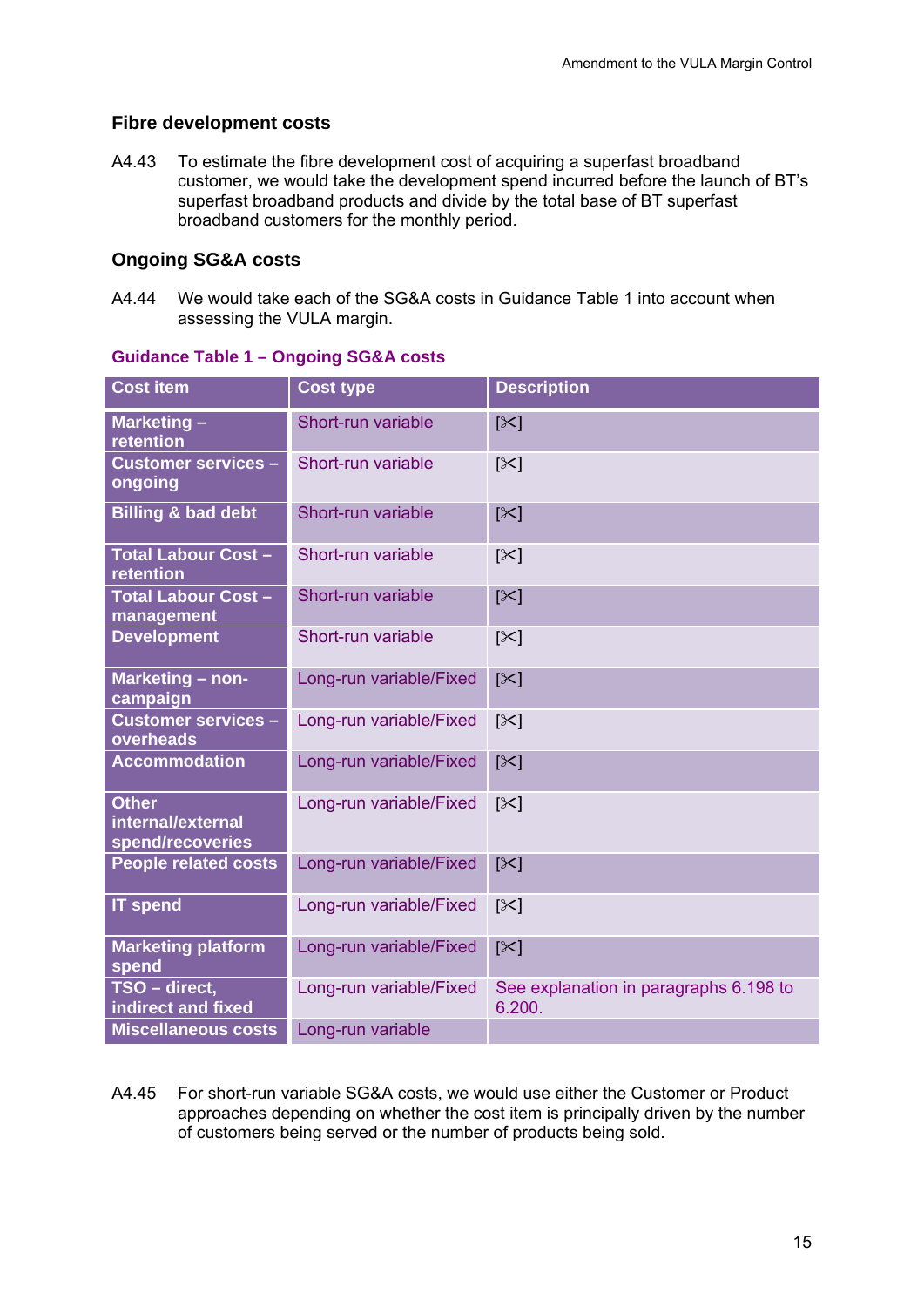- A4.46 For long-run variable or fixed and common SGA costs, we would use the Revenue approach to allocate costs to the superfast broadband portfolio.
- A4.47 Guidance Table 2 sets out the allocation approach we would apply to each ongoing SG&A cost item to allocate to the superfast broadband portfolio stack. Once we have calculated the appropriate allocation to the fibre portfolio, we would then calculate the ongoing monthly SG&A cost per superfast broadband customer by dividing the amount allocated by the average base of superfast broadband customers during the data period and converting this to a monthly figure.

| <b>SG&amp;A cost category</b>            | <b>Allocation method</b> |
|------------------------------------------|--------------------------|
| <b>Marketing - retention</b>             | <b>Customer</b>          |
| <b>Customer services - ongoing</b>       | <b>BT</b> breakdown      |
| <b>Billing &amp; bad debt</b>            | <b>Customer</b>          |
| <b>Total Labour Cost - retention</b>     | <b>Customer</b>          |
| <b>Total Labour Cost - management</b>    | Product                  |
| <b>Development</b>                       | <b>BT</b> breakdown      |
| Marketing - non-campaign                 | <b>Revenue</b>           |
| <b>Customer services - overheads</b>     | Revenue                  |
| <b>Accommodation</b>                     | Revenue                  |
| Other internal/external spend/recoveries | Revenue                  |
| <b>People related costs</b>              | <b>Revenue</b>           |
| <b>IT spend</b>                          | <b>Revenue</b>           |
| <b>Marketing platform spend</b>          | Revenue                  |
| <b>Miscellaneous costs</b>               | Revenue                  |
| TSO - direct and indirect                | <b>Revenue</b>           |
| <b>TSO Fixed</b>                         | Revenue                  |

#### **Guidance Table 2: Allocation approaches applied to SG&A costs**

## **Ongoing TV costs**

- A4.48 We would estimate content and bandwidth costs of serving a triple-play superfast broadband customer by taking the amounts reported in the most recent BT TV management accounts for each BT TV package (Essentials package, Essentials Extra package) and dividing by the number of subscribers on each TV package during the period covered by the accounts. Average content and bandwidth costs per superfast broadband customer would be calculated by weighting on the basis of the number of customers on each TV package in the data period.
- A4.49 We would estimate licences, customer premise equipment and fixed costs by taking the amounts reported in the most recent annual BT TV management accounts and dividing by the total TV subscribers during the period covered by the accounts.
- A4.50 We would adjust ongoing TV costs downwards to account for those triple-play superfast broadband customers who cease taking BT TV before the 5-year superfast broadband ACL has concluded. We would reduce ongoing TV costs by  $[\times]$  per cent after the first  $[\times]$  months of the ACL (i.e. assume that  $[\times]$  per cent of triple-play customers continue to receive BT TV for the remaining  $[3]$  months of the ACL). We would revisit this figure in the event that more accurate evidence was available.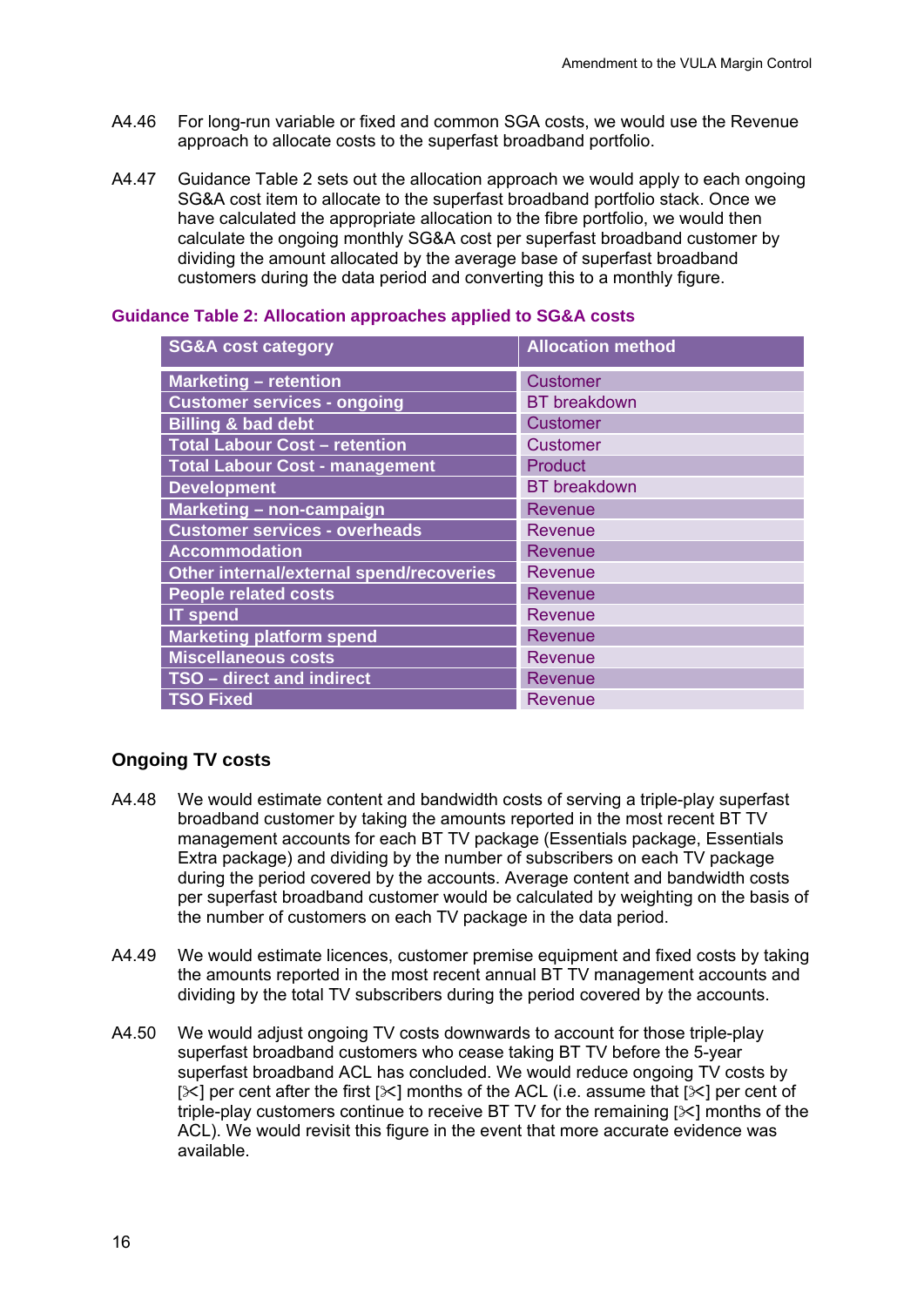## **Treatment of BT Sport costs**

#### Calculation of the net costs of BT Sport

- A4.51 We would use BT's actually incurred costs in the six months up to and including the monthly period as set out in its accounts for ongoing costs.
- A4.52 We would calculate BT's monthly costs for each sport right by converting its actual expenditure on each sports right into a constant monthly payment. We would do this by calculating the NPV of each sports rights contract over the entire contract duration up until the next contract is available (based on each contract's start date) and convert this into an equivalent ongoing monthly cost equal to that NPV. We would use the pre-tax nominal WACC relevant to the BT Consumer business prevailing during the monthly period when carrying out this calculation.
- A4.53 We would then take an average of the monthly rights cost across the six months up to and including the monthly period.
- A4.54 We would include an additional  $[\times]$ /month until March 2018 to reflect the initial launch costs of BT Sport. In the event that a more up to date estimate of the WACC is available, we would consider whether to update this figure.
- A4.55 We would likely adjust the total costs of BT Sport to smooth the UEFA launch costs in 2015/16. We would expect BT to provide suitable evidence on the level of these UEFA launch costs. We are unlikely to accept that the level of these costs is higher than  $[\times]$  uplifted for CPI inflation since 2013/14.
- A4.56 We would likely spread the UEFA launch costs over five years by converting them into an equivalent ongoing monthly cost with a NPV equal to the cost incurred. In calculating that NPV we would likely assume that the discount rate is equal to the monthly pre-tax nominal WACC relevant to the BT Consumer business prevailing during the monthly period.
- A4.57 In assessing the direct revenues associated with BT Sport, we would take into account BT's monthly subscription revenues from residential subscribers and commercial premises as well as BT's monthly sublicensing revenues, advertising revenues and provisioning revenues.
- A4.58 We would use historical, audited data covering the six months up to and including the monthly period. We would assume that the direct revenues over the ACL are:
	- at their level as at the end of that six months, where evidence shows that revenues were growing over those six months; and
	- at the historical average over those six months, where evidence shows that revenues were not growing over those six months.
- A4.59 In the absence of better information, we would smooth the provisioning revenues over a period of five years using the pre-tax nominal WACC relevant to the BT Consumer business prevailing in the monthly period. We would do this by converting them into constant ongoing monthly revenue with an equivalent NPV.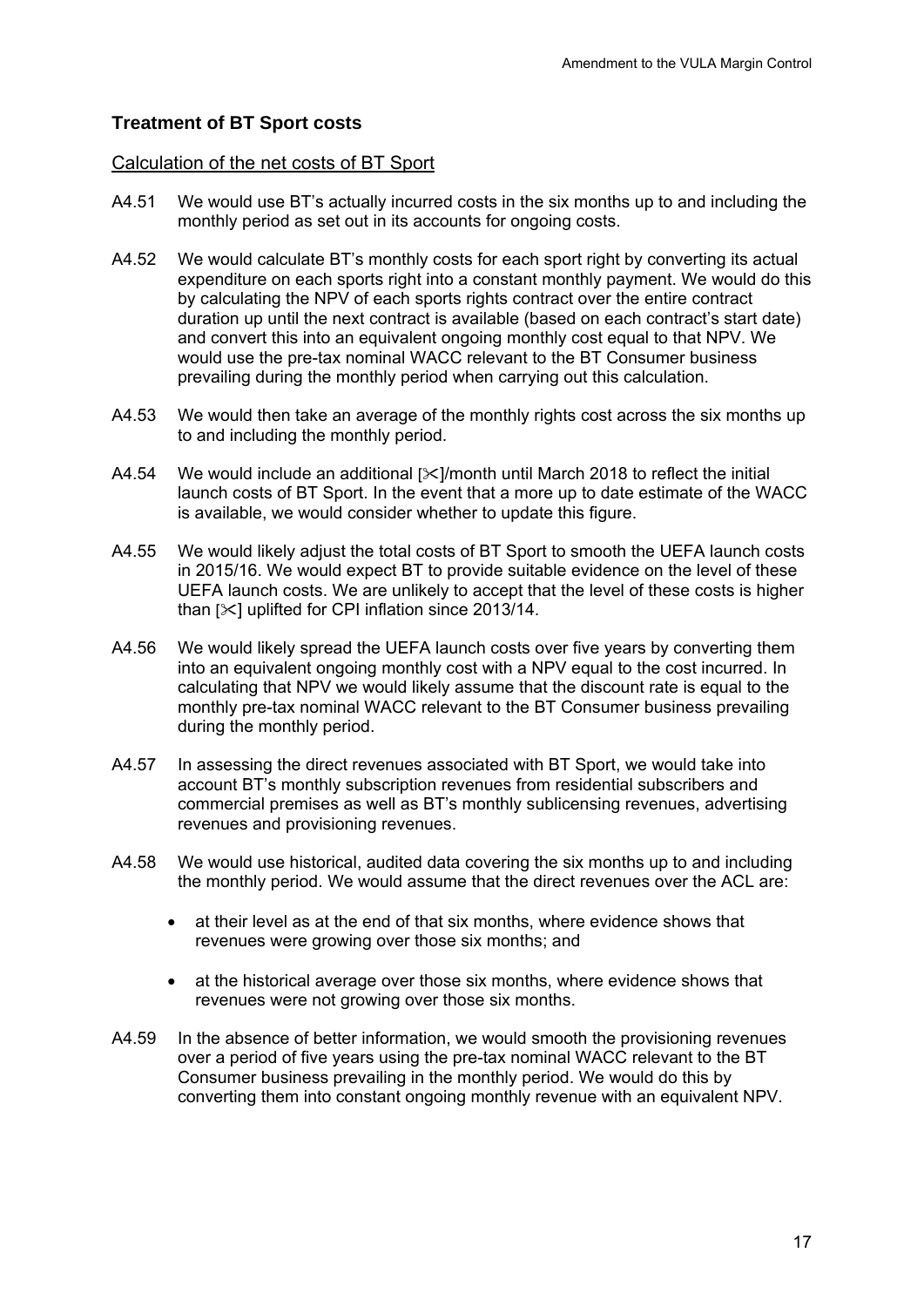#### Allocating the net costs of BT Sport between to superfast broadband

- A4.60 When allocating the net costs of BT Sport to BT's superfast broadband portfolio, we would adopt the following two step approach.
- A4.61 First we would calculate the total number of BT residential broadband subscribers that (i) have an active BT Sport connection (i.e. they meet the requirements to watch these channels without taking further action); and (ii) pay a discounted price for BT Sport (relative to non-BT broadband subscribers) or receive it for 'free'. We would use whatever proportion of that total is accounted for by superfast broadband subscribers to determine the proportion of the net costs of BT Sport that are allocated to superfast broadband subscribers. Should BT change the terms under which BT broadband customers can watch BT Sport in a way that we consider manipulates our measure of the take-up of BT Sport, we would reconsider our approach to calculating the proportion used to allocate the net costs of BT Sport.
- A4.62 Second, we would calculate the net BT Sport cost per superfast broadband customer by dividing the net costs of BT Sport allocated to BT's superfast broadband portfolio by the total number of BT Consumer Infinity and Plusnet Fibre customers during the monthly period.

# **Upfront Costs**

A4.63 Our guidance on how we would calculate Upfront Costs in respect of a monthly period is set out in the following subsection.

#### **Connection costs**

- A4.64 We would take into account the costs of GEA Connection, GEA Managed Install, WLR Connection (or any future equivalents) and retail-level connection activities.
	- GEA Connection charges and GEA Managed Install charges would be the charges applicable during the previous six months.
	- To estimate the WLR Connection cost, we would firstly calculate the proportion of connections that incur Openreach charges based on the volumes of superfast broadband customers that were acquired from other operators in the previous six months. We would then calculate the average charge paid for these connections applicable during the previous six months on the basis of the split of acquired customers that required a new line and those that needed an existing line to be migrated using data from BT's management information system.<sup>13</sup>
	- Retail-level activity costs would be estimated using the most recent data available from BT's regulatory financial reporting system.14

#### **SG&A costs (upfront acquisition)**

- A4.65 Guidance Table 3 sets out the upfront acquisition SG&A costs that we would take into account.
- A4.66 For upfront acquisition SG&A costs, we would allocate on the basis of the number of superfast broadband customers acquired as a percentage of the total number of

<sup>1</sup> <sup>13</sup> Currently known as [ $\ll$ ].<br><sup>14</sup> [ $\ll$ ].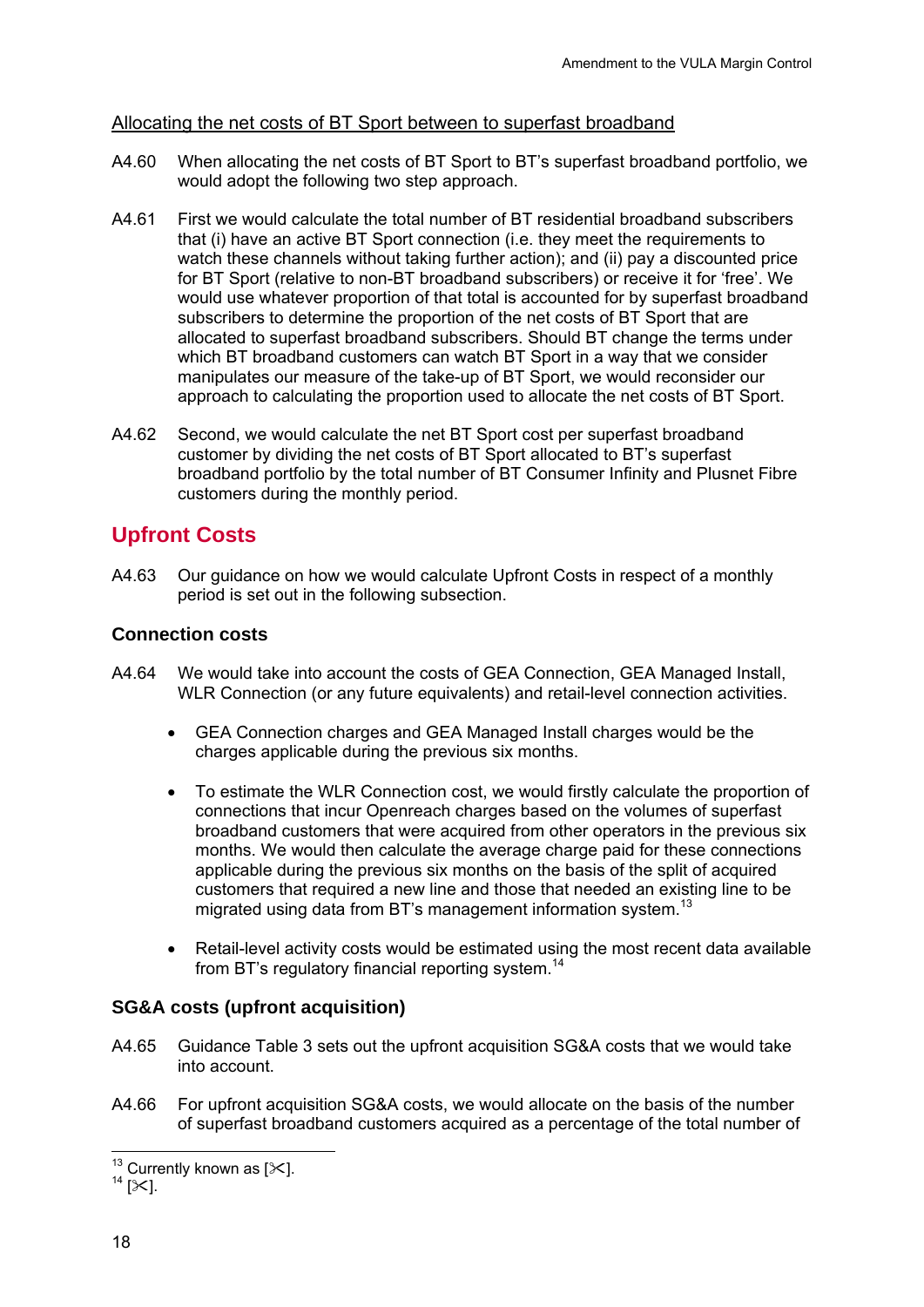customers acquired by BT Consumer during the data period. For example, if a third of all BT Consumer customer acquisitions are for superfast broadband products, we would allocate a third of the total SG&A upfront acquisition costs to the superfast broadband portfolio cost stack. To calculate acquisition SG&A costs per superfast broadband customer, we would then divide this figure by the number of superfast broadband customers acquired during the data period.

#### **Guidance Table 3 –SG&A upfront acquisition costs**

| <b>Cost item</b>                      | <b>Description</b> |
|---------------------------------------|--------------------|
| <b>Marketing - acquisition</b>        | $[\times]$         |
| Affiliates / pay-per-click            | $[\times]$         |
| <b>Customer services -</b><br>upfront | $[\times]$         |

#### **Sales costs**

A4.67 We would source sales costs from BT's most recent system<sup>15</sup> which provides a breakdown of the various activities  $[\times]$ . The sales costs to be allocated to the superfast broadband portfolio would be estimated by multiplying the proportion of staff time used to acquire superfast broadband customers by the total labour cost of such staff time. To calculate sales costs per superfast broadband customer acquired, we would then divide this figure by the number of superfast broadband customers acquired during the data period.

#### **Voucher costs**

A4.68 To calculate the cost of vouchers used for the purposes of acquiring a superfast broadband customer, we would take BT's spend on vouchers during the previous six months and divide this by the number of superfast broadband customers BT acquired during this period.

#### **Discount costs**

A4.69 We would treat several months' discount to the monthly subscription prices for newly acquired superfast broadband customers as an upfront cost by multiplying the amount of the discount by the number of months during which it applies. When assessing the VULA margin, we would use the discounts that applied to each product tier during the monthly period.

#### **Router costs**

A4.70 We would source the router cost related to the acquisition of a superfast broadband customer from the unit price as set out in the contract BT has agreed with its supplier. We would not include the cost of delivery of the router, as this would be covered by an equivalent postage and packaging charge received from new customers.

 $\overline{a}$ <sup>15</sup> Currently known as  $[\times]$ .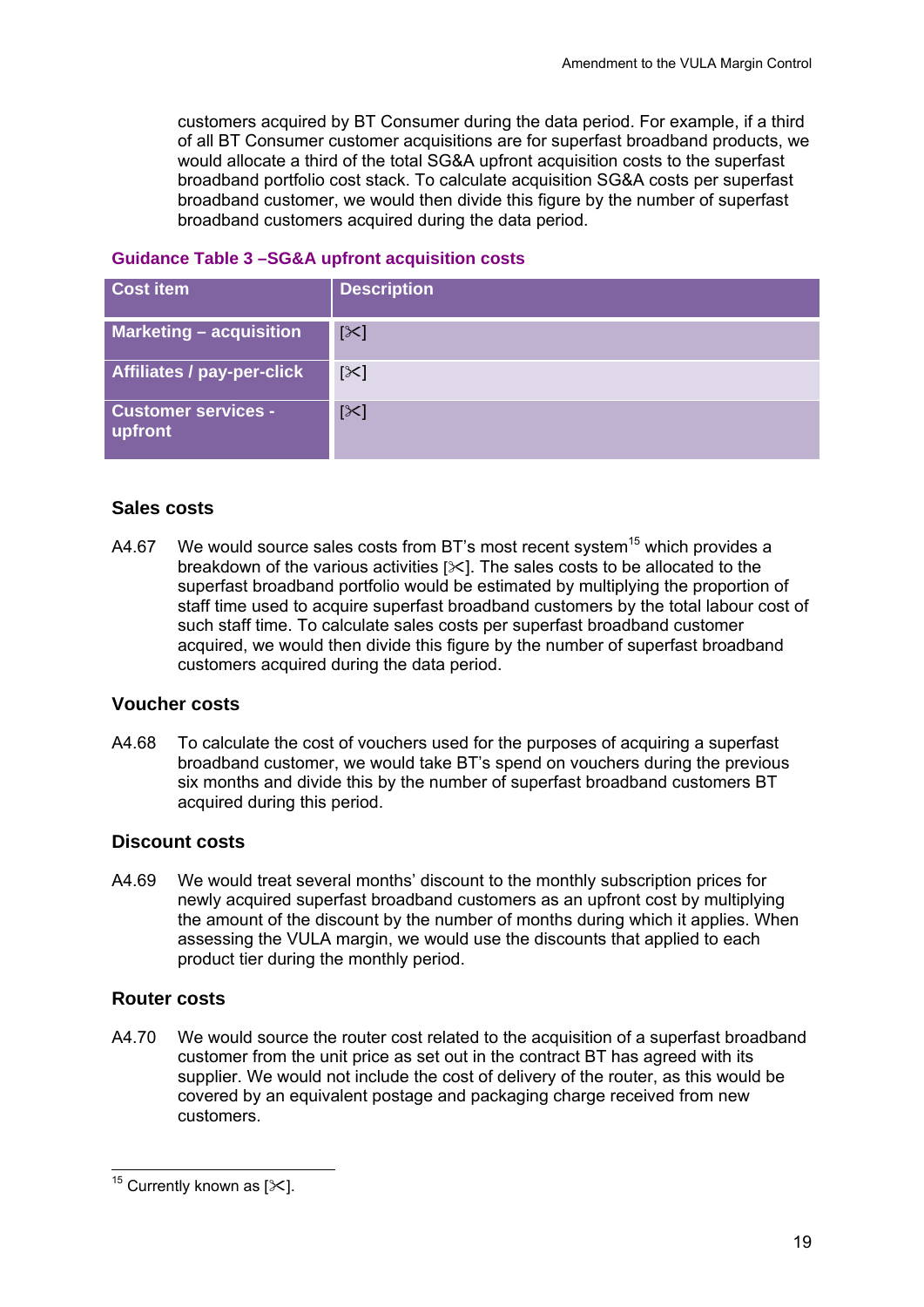## **Event charges**

- A4.71 We would include the following event charges in the Upfront Costs stack.
	- BT Expedites a charge payable to Openreach to carry out the customer installation more quickly than is standard. We would calculate the BT Expedite cost of acquiring a superfast broadband customer by taking the spend on expedites for superfast broadband products over the previous six months and divide this by the number of superfast broadband customers acquired during this period.
	- BT Abortive Visits a charge payable to Openreach when an engineer visit is unsuccessful due to not being able to access the customer's property. We would calculate the BT Abortive Visits cost of acquiring a superfast broadband customer by multiplying the abortive visits charge by the percentage of superfast broadband customers acquired who had an abortive visit over the previous six months.
	- Modify upstream order charges a charge payable to Openreach to cancel, amend or modify a customer order. We would calculate the Modify upstream order charge cost of acquiring a superfast broadband customer by multiplying the modify order charge by the percentage of superfast broadband customers acquired who had an order cancelled or amended over the previous six months.
	- SFI and TRC charges payable to Openreach to cover the cost of engineers investigating and repairing faults on the Openreach network. We would calculate the average SFI and TRC costs incurred to serve a superfast broadband customer by (i) multiplying the total payments BT Consumer made to Openreach for these services during the previous six months by the percentage of BT Consumer lines that were taken by superfast broadband customers during this period; and (ii) dividing this figure by the average superfast broadband customer base over the previous six months and converting to a monthly figure.

#### **Upfront TV costs**

- A4.72 We would take the following upfront TV costs into account when assessing the VULA margin.
	- YouView box superfast broadband customers who sign-up to BT TV are provided with a YouView set-top box at no extra charge. We would source the YouView box cost to be included in the superfast broadband portfolio cost stack from the contract BT has agreed with its supplier.
	- Other connection costs there are a number of connection costs BT incurs when connecting customers with its TV service, including  $[\times]$ . We would estimate the other connection costs to include in the superfast broadband portfolio cost stack by taking the amount recorded in the most recent annual BT TV management accounts and dividing by the number of TV additions during the period covered by the accounts.

# **Upfront Revenues**

A4.73 Our guidance on how we would calculate Upfront Revenues in respect of a monthly period is set out in the following subsection.